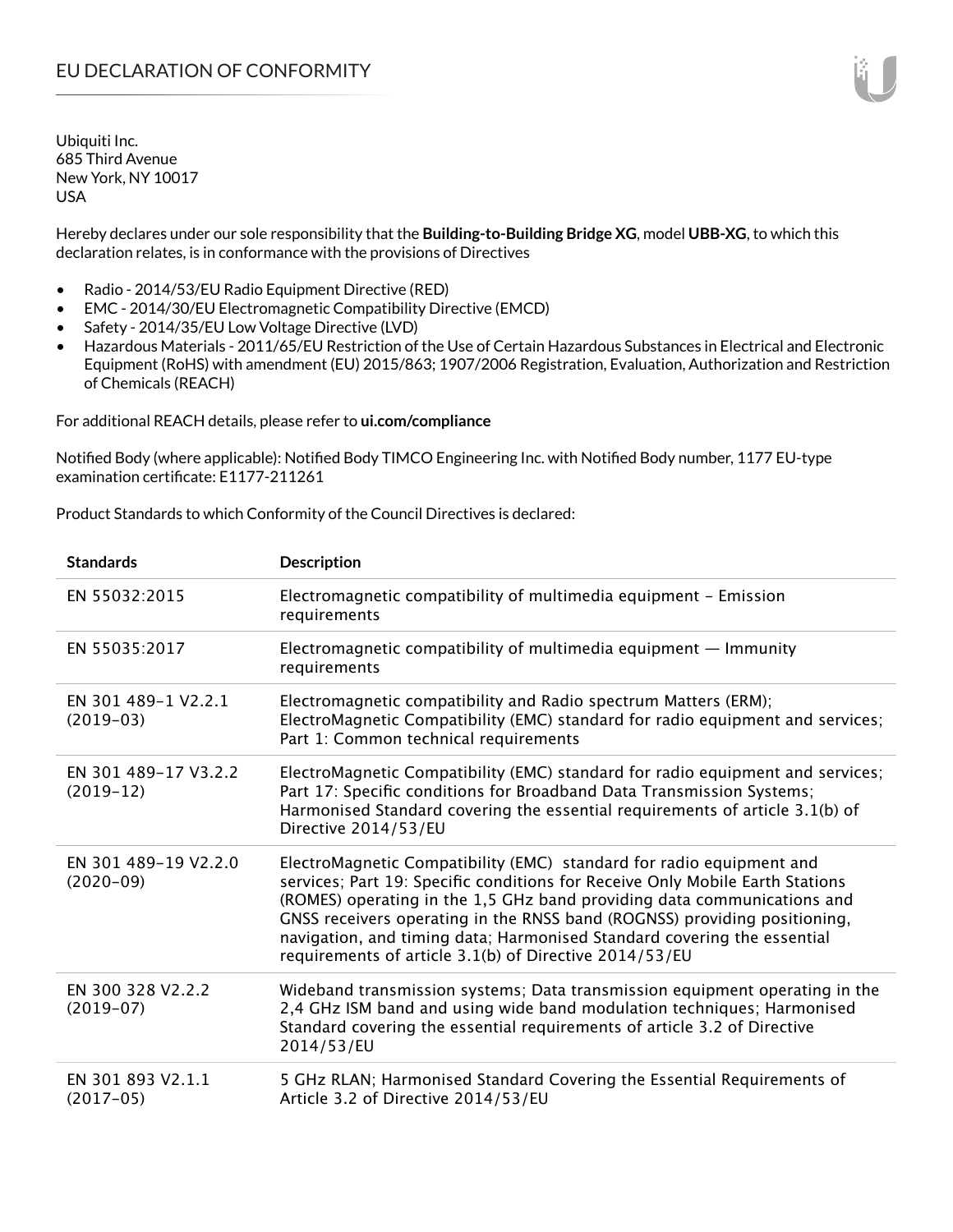# DECLARATION OF CONFORMITY

| <b>Standards</b>                 | <b>Description</b>                                                                                                                                                                                                                                                                                           |
|----------------------------------|--------------------------------------------------------------------------------------------------------------------------------------------------------------------------------------------------------------------------------------------------------------------------------------------------------------|
| EN 302 567 V2.1.1<br>$(2017-07)$ | Broadband Radio Access Networks (BRAN); 60 GHz Multiple-Gigabit WAS/RLAN<br>Systems; Harmonized EN Covering the Essential Requirements of Article 3.2 of<br>the R&TTE Directive                                                                                                                              |
| EN 303 413 V1.1.1<br>$(2017-06)$ | Satellite Earth Stations and Systems (SES); Global Navigation Satellite System<br>(GNSS) receivers; Radio equipment operating in the 1 164 MHz to 1 300 MHz<br>and 1 559 MHz to 1 610 MHz frequency bands; Harmonised Standard covering<br>the essential requirements of article 3.2 of Directive 2014/53/EU |
| EN 62311:2020                    | Assessment of electronic and electrical equipment related to human exposure<br>restrictions for electromagnetic fields (0 Hz - 300 GHz)                                                                                                                                                                      |
| EN 62368-1:2014                  | Audio/video, information and communication technology equipment $-$ Part 1:<br>Safety requirements                                                                                                                                                                                                           |
| <b>CE Marking</b>                | ( F                                                                                                                                                                                                                                                                                                          |

 $\sum$ Feit  $k$  m.

Mark Feil Compliance Manager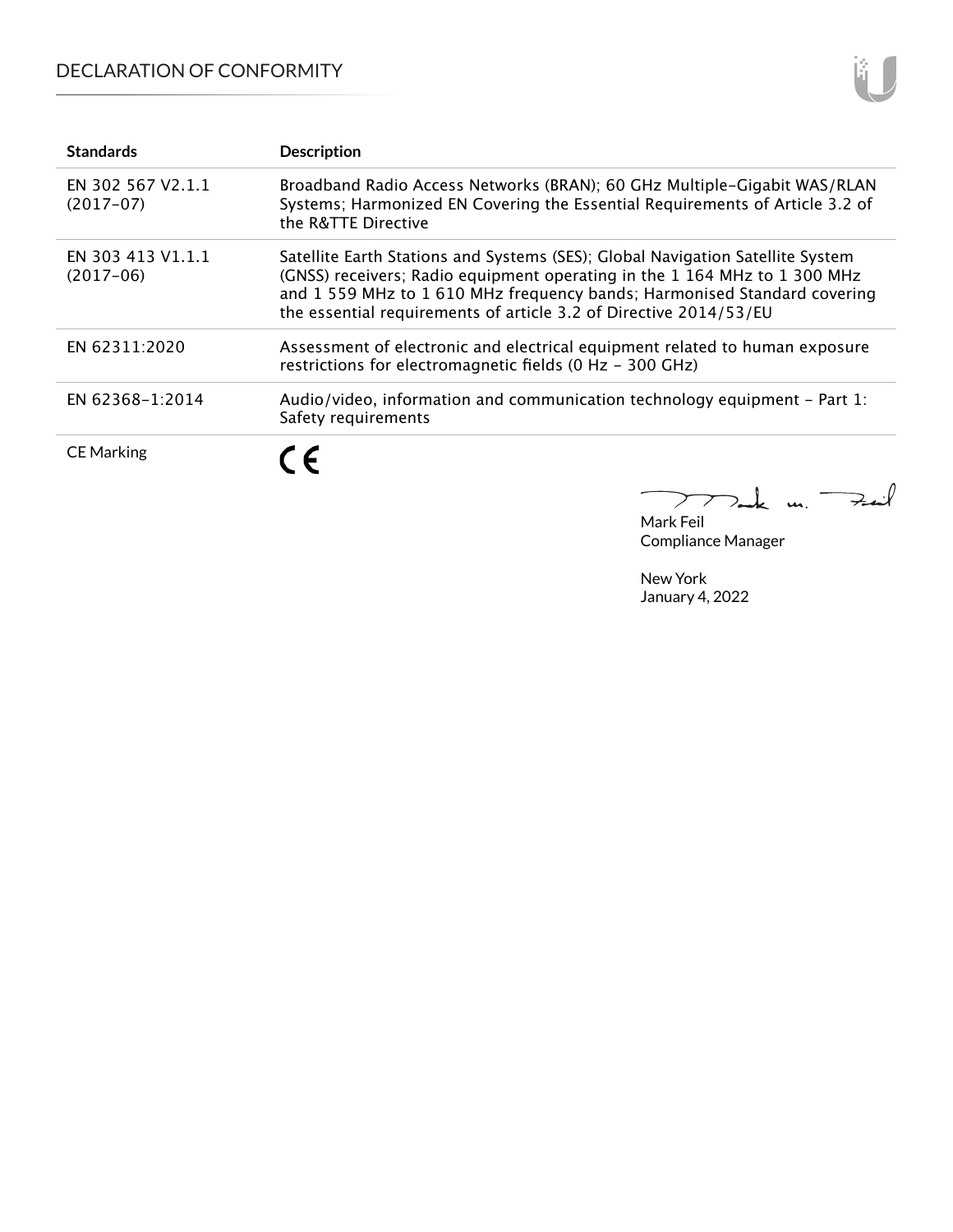## **UBB-XG**

### **български** [Bulgarian]

С настоящото Ubiquiti декларира, че това устройство UBB-XG е в съответствие със съществените изисквания и други приложими разпоредби на Директиви 2014/53/EC, 2014/30/ЕС, 2014/35/ЕС.

## **Hrvatski** [Croatian]

Ubiquiti ovim putem izjavljuje da je ovaj uređaj UBB-XG sukladan osnovnim zahtjevima i ostalim bitnim odredbama Direktiva 2014/53/EU, 2014/30/EU, 2014/35/EU.

## **Čeština** [Czech]

Ubiquiti tímto prohlašuje, že toto UBB-XG zařízení, je ve shodě se základními požadavky a dalšími příslušnými ustanoveními směrnic 2014/53/EU, 2014/30/EU, 2014/35/EU.

## **Dansk** [Danish]

Hermed, Ubiquiti, erklærer at denne UBB-XG enhed, er i overensstemmelse med de væsentlige krav og øvrige relevante krav i direktiver 2014/53/EU, 2014/30/EU, 2014/35/EU.

## **Nederlands** [Dutch]

Hierbij verklaart Ubiquiti, dat deze UBB-XG apparaat, in overeenstemming is met de essentiële eisen en de andere relevante bepalingen van richtlijnen 2014/53/EU, 2014/30/EU, 2014/35/EU.

## **English**

Hereby, Ubiquiti, declares that this UBB-XG device, is in compliance with the essential requirements and other relevant provisions of Directives 2014/53/EU, 2014/30/EU, 2014/35/EU.

## **Eesti keel** [Estonian]

Käesolevaga Ubiquiti kinnitab, et antud UBB-XG seade, on vastavus olulistele nõuetele ja teistele asjakohastele sätetele direktiivide 2014/53/EL, 2014/30/EL, 2014/35/EL.

## **Suomi** [Finnish]

Täten Ubiquiti vakuuttaa, että tämä UBB-XG laite, on yhdenmukainen olennaisten vaatimusten ja muiden sitä koskevien direktiivien 2014/53/EU, 2014/30/EU, 2014/35/EU.

## **Français** [French]

Par la présente Ubiquiti déclare que l'appareil UBB-XG, est conforme aux exigences essentielles et aux autres dispositions pertinentes des directives 2014/53/UE, 2014/30/UE, 2014/35/UE.

## **Deutsch** [German]

Hiermit erklärt Ubiquiti, dass sich dieses UBB-XG Gerät, in Übereinstimmung mit den grundlegenden Anforderungen und den anderen relevanten Vorschriften der Richtlinien 2014/53/EU, 2014/30/EU, 2014/35/EU befindet.

## **Ελληνικά** [Greek]

Δια του παρόντος, Ubiquiti, δηλώνει ότι αυτή η συσκευή UBB-XG, είναι σε συμμόρφωση με τις βασικές απαιτήσεις και τις λοιπές σχετικές διατάξεις των οδηγιών 2014/53/ EE, 2014/30/EE, 2014/35/EE.

## **Magyar** [Hungarian]

Ezennel Ubiquiti kijelenti, hogy ez a UBB-XG készülék megfelel az alapvető követelményeknek és más vonatkozó 2014/53/EU, 2014/30/EU, 2014/35/EU irányelvek rendelkezéseit.

## **Íslenska** [Icelandic]

Hér, Ubiquiti, því yfir að þetta UBB-XG tæki er í samræmi við grunnkröfur og önnur viðeigandi ákvæði tilskipana 2014/53/ESB, 2014/30/ESB, 2014/35/ESB.

## **Italiano** [Italian]

Con la presente, Ubiquiti, dichiara che questo dispositivo UBB-XG, è conforme ai requisiti essenziali ed alle altre disposizioni pertinenti delle direttive 2014/53/UE, 2014/30/UE, 2014/35/UE.

## **Latviešu valoda** [Latvian]

Ar šo, Ubiquiti, deklarē, ka UBB-XG ierīce, ir saskaņā ar būtiskajām prasībām un citiem attiecīgiem noteikumiem Direktīvās 2014/53/ES, 2014/30/ES, 2014/35/ES.

## **Lietuvių kalba** [Lithuanian]

Ubiquiti deklaruoja, kad šis UBB-XG įrenginys atitinka esminius reikalavimus ir kitas 2014/53/ES, 2014/30/ES, 2014/35/ES Direktyvų nuostatas.

## **Malti** [Maltese]

Hawnhekk, Ubiquiti, tiddikjara li dan il-mezz UBB-XG huwa konformi mar-rekwiżiti essenzjali u dispożizzjonijiet rilevanti oħrajn ta 'Direttivi 2014/53/UE, 2014/30/UE, 2014/35/UE.

## **Norsk** [Norwegian]

Herved Ubiquiti, erklærer at denne UBB-XG enheten, er i samsvar med de grunnleggende kravene og andre relevante bestemmelser i direktivene 2014/53/EU, 2014/30/EU, 2014/35/EU.

## **Polski** [Polish]

Niniejszym, Ubiquiti, oświadcza, że urządzenie UBB-XG, jest zgodny z zasadniczymi wymaganiami oraz pozostałymi stosownymi postanowieniami Dyrektyw 2014/53/UE, 2014/30/UE, 2014/35/UE.

## **Português** [Portuguese]

Ubiquiti declara que este dispositivo UBB-XG, está conforme com os requisitos essenciais e outras disposições das Directivas 2014/53/UE, 2014/30/UE, 2014/35/UE.

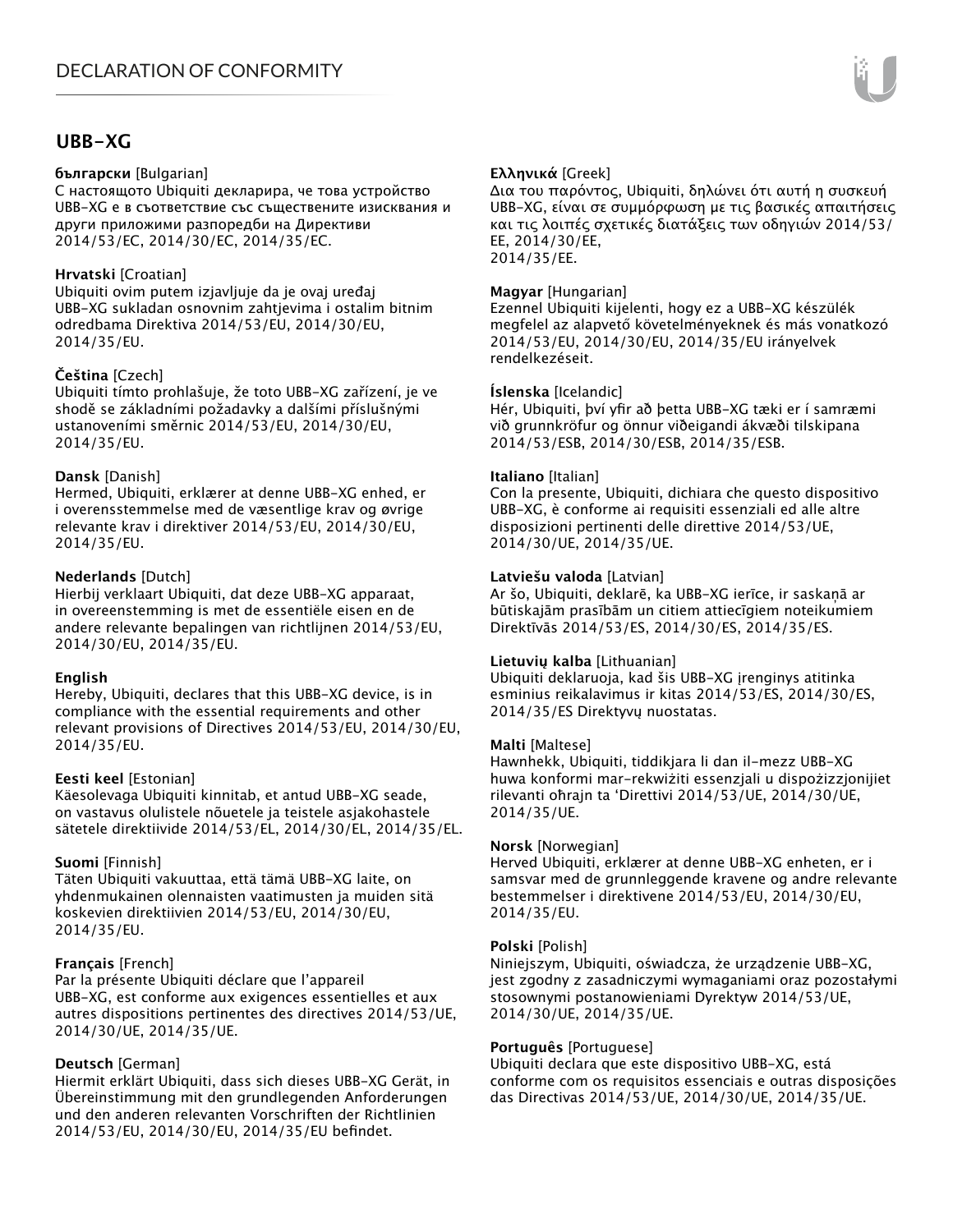#### **Română** [Romanian]

Prin prezenta, Ubiquiti declară că acest dispozitiv UBB-XG este în conformitate cu cerințele esențiale și alte prevederi relevante ale Directivelor 2014/53/UE, 2014/30/UE, 2014/35/UE.

#### **Slovenčina** [Slovak]

Týmto Ubiquiti, prehlasuje, že toto UBB-XG zariadenie, je v súlade so základnými požiadavkami a ďalšími relevantnými ustanoveniami smernice 2014/53/EÚ, 2014/30/EÚ, 2014/35/EÚ.

#### **Slovenščina** [Slovenian]

Družba Ubiquiti izjavlja, da je naprava UBB-XG v skladu z obveznimi zahtevami in drugimi ustreznimi določbami direktiv 2014/53/EU, 2014/30/EU in 2014/35/EU.

#### **Español** [Spanish]

Por medio de la presente Ubiquiti declara que este dispositivo UBB-XG, cumple con los requisitos esenciales y cualesquiera otras disposiciones aplicables o exigibles de las Directivas 2014/53/UE, 2014/30/UE, 2014/35/UE.

#### **Svenska** [Swedish]

Härmed Ubiquiti, intygar att denna UBB-XG enhet är i överensstämmelse med de väsentliga egenskapskrav och övriga relevanta bestämmelser som framgår av direktiven 2014/53/EU, 2014/30/EU, 2014/35/EU.

#### **Accessories**:

https://www.ui.com/products/#default https://www.ui.com/products/#accessories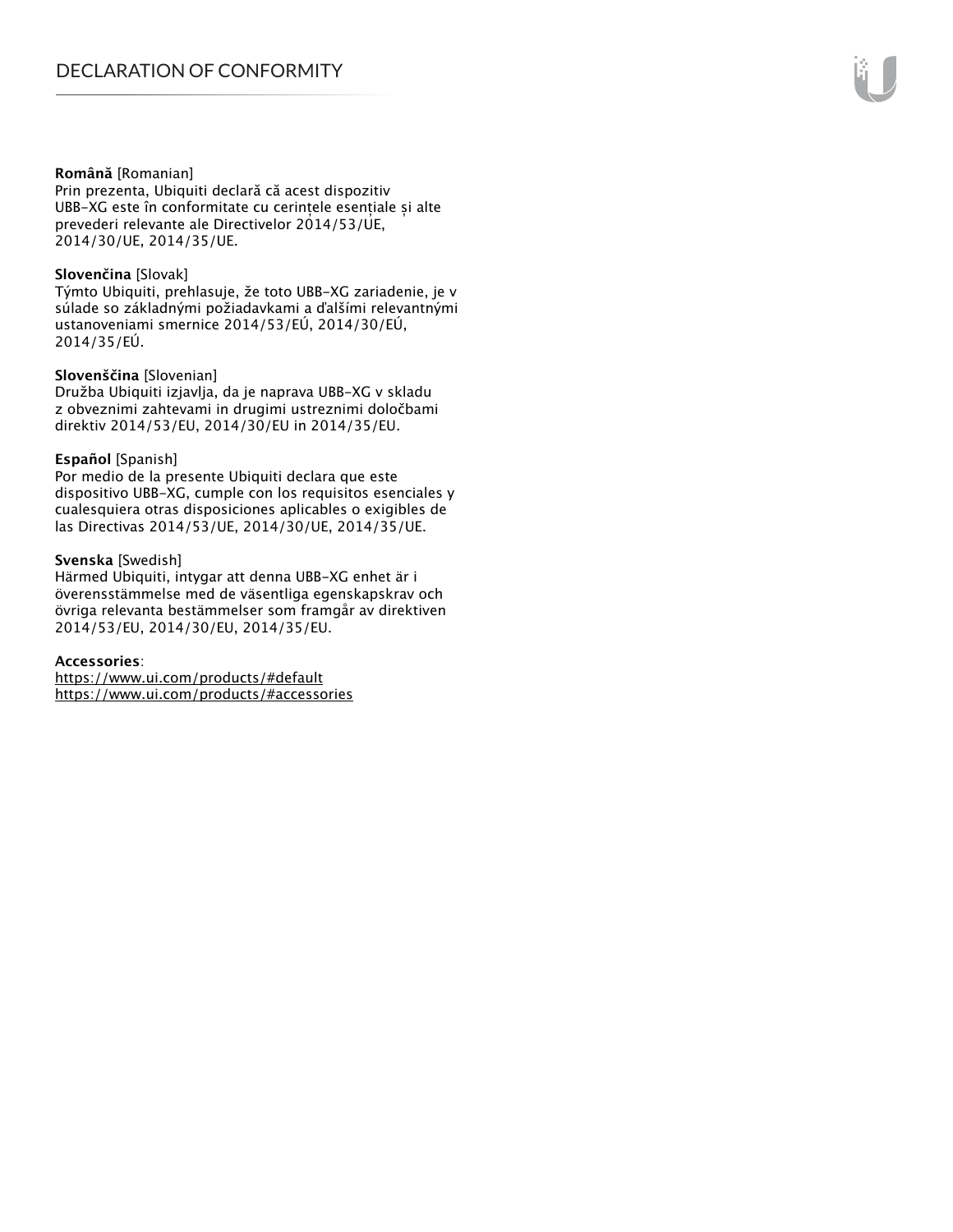# DICHIARAZIONE DI CONFORMITÀ UE ITALIAN ITALIAN

Ubiquiti Inc. 685 Third Avenue New York, NY 10017 USA

Con la presente dichiara sotto la propria esclusiva responsabilità che l' **Building-to-Building Bridge XG**, modello **UBB-XG**, a cui si riferisce la presente dichiarazione, è conforme alle disposizioni delle Direttive

- Radio 2014/53/EU Direttiva sulle apparecchiature radio (RED)
- EMC -2014/30/UE Direttiva sulla Compatibilità Elettromagnetica (EMCD)
- Sicurezza -2014/35/UE Direttiva sulla Bassa Tensione (LVD)
- Materiali Pericolosi -2011/65/UE Restrizione dell'uso di alcune Sostanze Pericolose nelle Apparecchiature Elettriche ed Elettroniche (RoHS) con emendamento (UE) 2015/863; 1907/2006 Registrazione, Valutazione, Autorizzazione e Restrizione delle Sostanze Chimiche (REACH)

Per ulteriori dettagli sul REACH, fare riferimento a **ui.com/compliance**

Organismo notificato (se applicabile): Organismo notificato TIMCO Engineering Inc. con numero di organismo notificato, 1177 Certificato di esame UE del tipo: E1177-211261

Norme di prodotto a cui è dichiarata la Conformità delle Direttive del Consiglio:

| <b>Standard</b>                     | <b>Descrizione</b>                                                                                                                                                                                                                                                                                                                                                                                                                                                                       |
|-------------------------------------|------------------------------------------------------------------------------------------------------------------------------------------------------------------------------------------------------------------------------------------------------------------------------------------------------------------------------------------------------------------------------------------------------------------------------------------------------------------------------------------|
| EN 55032:2015                       | Compatibilità elettromagnetica delle apparecchiature multimediali -<br>Prescrizioni di Emissione                                                                                                                                                                                                                                                                                                                                                                                         |
| EN 55035:2017                       | Compatibilità elettromagnetica per apparecchiature multimediali — Requisiti di<br>immunità                                                                                                                                                                                                                                                                                                                                                                                               |
| EN 301 489-1 V2.2.1<br>$(2019-03)$  | Compatibilità elettromagnetica e problematiche di spettro radio (ERM); Norma<br>di compatibilità elettromagnetica (EMC) per apparecchiature e servizi radio;<br>Parte 1: Requisiti tecnici comuni                                                                                                                                                                                                                                                                                        |
| EN 301 489-17 V3.2.2<br>$(2019-12)$ | Norma di Compatibilità Elettromagnetica (EMC) per apparecchiature e servizi<br>radio; Parte 17: Condizioni specifiche per sistemi di trasmissione dati a banda<br>larga; Norma armonizzata relativa ai requisiti essenziali dell'articolo 3.1(b) della<br>direttiva 2014/53/UE                                                                                                                                                                                                           |
| EN 301 489-19 V2.2.0<br>$(2020-09)$ | Norma di Compatibilità Elettromagnetica (EMC) per apparecchiature e servizi<br>radio; Parte 19: Condizioni specifiche per soli ricevitori di stazioni mobili<br>terrestri (ROMES) operanti nella banda 1,5 GHz che forniscono comunicazioni<br>dati e ricevitori GNSS operanti nella banda RNSS (ROGNSS) che forniscono<br>dati di posizionamento, navigazione e sincronizzazione; Norma armonizzata<br>relativa ai requisiti essenziali dell'articolo 3.1(b) della direttiva 2014/53/UE |
| EN 300 328 V2.2.2<br>$(2019-07)$    | Sistemi di trasmissione a banda larga; apparecchiature di trasmissione dati che<br>operano nella banda 2,4 GHz ISM e che utilizzano tecniche di modulazione a<br>banda larga; norma armonizzata relativa ai requisiti essenziali dell'articolo 3.2<br>della direttiva 2014/53/UE                                                                                                                                                                                                         |
| EN 301 893 V2.1.1<br>$(2017-05)$    | 5 GHz RLAN; norma armonizzata che soddisfa i requisiti essenziali dell'articolo<br>3.2 della direttiva 2014/53/UE                                                                                                                                                                                                                                                                                                                                                                        |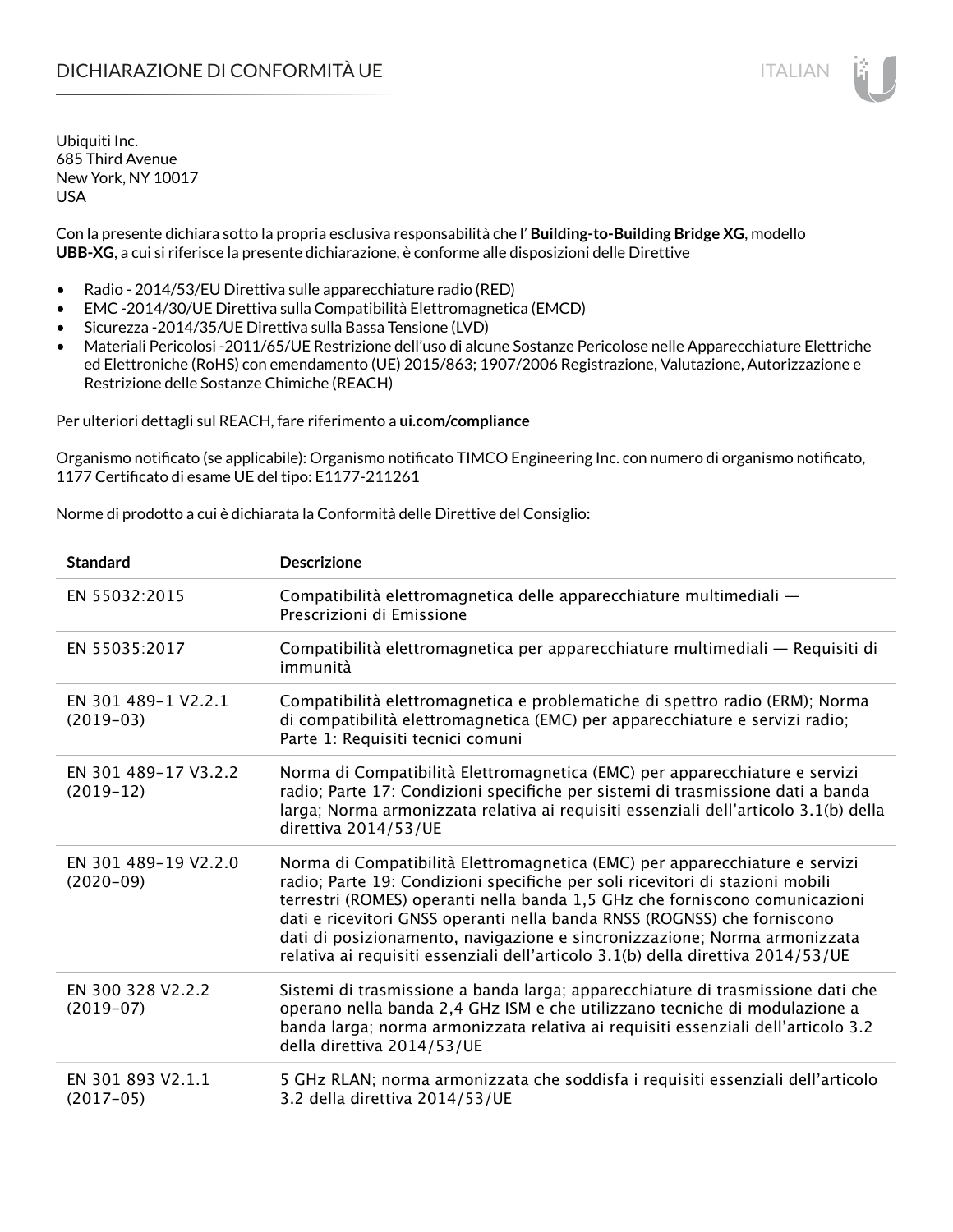# DICHIARAZIONE DI CONFORMITÀ UE



| <b>Standard</b>                  | <b>Descrizione</b>                                                                                                                                                                                                                                                                                                                        |
|----------------------------------|-------------------------------------------------------------------------------------------------------------------------------------------------------------------------------------------------------------------------------------------------------------------------------------------------------------------------------------------|
| EN 302 567 V2.1.1<br>$(2017-07)$ | Apparecchiature radio Multi-Gigabit/s operanti nella banda 60 GHz; norma<br>armonizzata relativa ai requisiti essenziali dell'articolo 3.2 della direttiva<br>2014/53/UE                                                                                                                                                                  |
| EN 302 502 V2.1.1<br>$(2017-03)$ | Sistemi di Accesso Wireless (WAS); sistemi fissi di trasmissione dati a banda<br>larga a 5,8 GHz; norma armonizzata che soddisfa i requisiti essenziali<br>dell'articolo 3.2 della direttiva 2014/53/UE                                                                                                                                   |
| EN 303 413 V1.1.1<br>$(2017-06)$ | Stazioni Satellitari a Terra e Sistemi (SES); Ricevitori per il Sistema Globale di<br>Navigazione Satellitare (GNSS); Apparecchi radio che operano nelle bande di<br>frequenza da 1 164 MHz a 1 300 MHz e da 1 559 MHz a 1 610 MHz; Norma<br>armonizzata relativa ai requisiti essenziali dell'articolo 3.2 della direttiva<br>2014/53/UE |
| EN 62311:2020                    | Valutazione degli apparecchi elettronici ed elettrici in relazione ai limiti di base<br>per l'esposizione umana ai campi elettromagnetici (0 Hz - 300 GHz)                                                                                                                                                                                |
| EN 62368-1:2014                  | Apparecchiature per la tecnologia audio/video, dell'informazione e della<br>comunicazione - Parte 1: Requisiti di sicurezza                                                                                                                                                                                                               |
| <b>CE Marking</b>                | E                                                                                                                                                                                                                                                                                                                                         |

mak m. Fail  $\overline{\phantom{m}}$ Mark Feil

Compliance Manager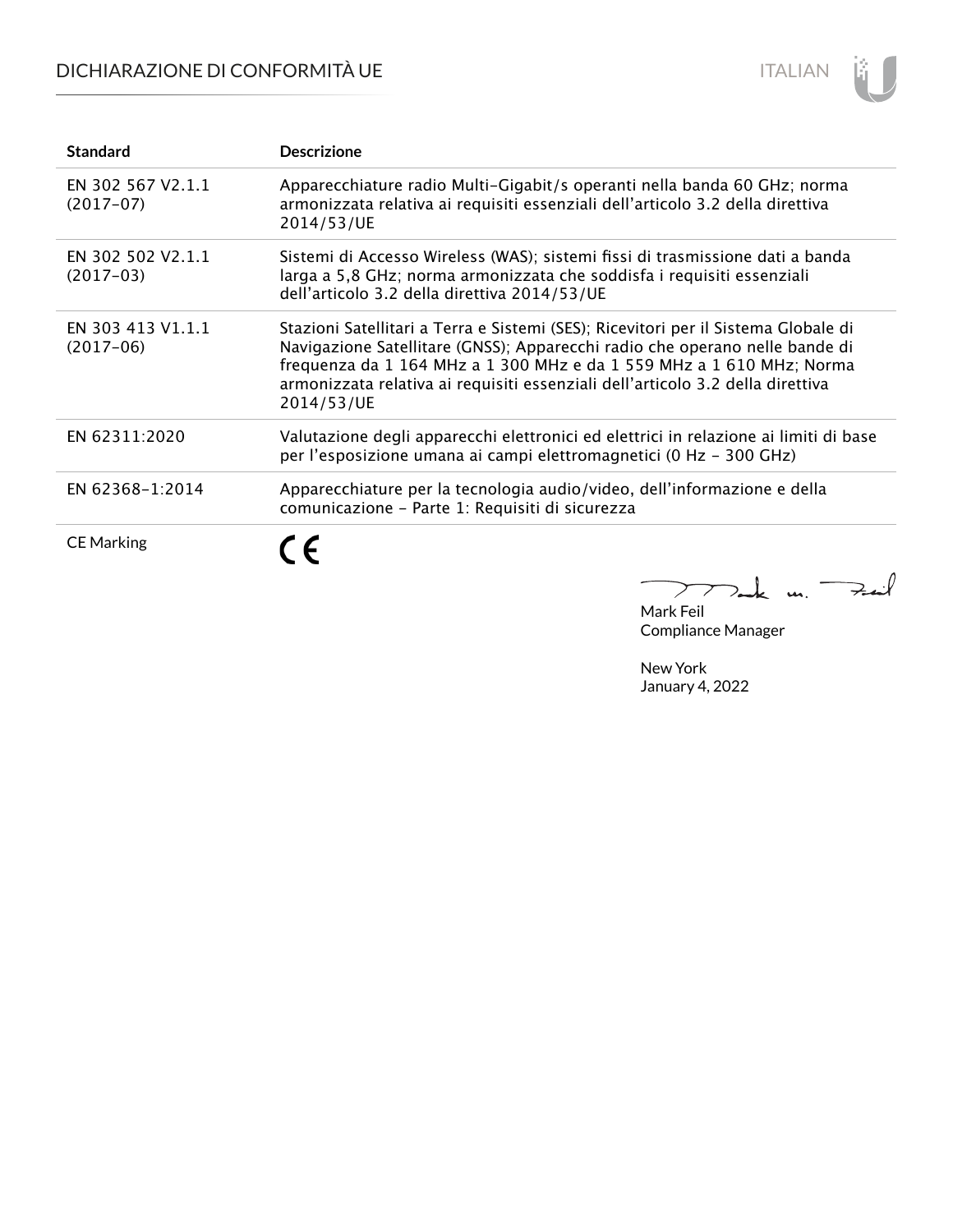Déclare par la présente, sous notre seule responsabilité, que l'**Building-to-Building Bridge XG**, modèle **UBB-XG**, auquel se rapporte cette déclaration, est conforme aux dispositions des Directives

- Radio 2014/53/EU Directive sur les Équipements Radio (RED)
- EMC -2014/30/EU Directive sur la Compatibilité Electromagnétique (EMCD)
- Sécurité -2014/35/EU Directive sur la Basse Tension (LVD)
- Matières dangereuses -2011/65/UE Restriction de l'utilisation de Certaines Substances Dangereuses dans les Equipements Electriques et Electroniques (RoHS) avec amendement (EU) 2015/863 ; 1907/2006 Enregistrement, Evaluation, Autorisation et Restriction des Produits Chimiques (REACH)

Pour plus de détails sur le règlement REACH, veuillez consulter le site **ui.com/compliance**

Organisme notifié (le cas échéant) : Organisme notifié TIMCO Engineering Inc. avec numéro d'organisme notifié, 1177 Certificat d'examen UE de type : E1177-211261

Normes de produits auxquelles la conformité aux directives du Conseil est déclarée :

| <b>Normes</b>                       | La description                                                                                                                                                                                                                                                                                                                                                                                                                                                                                                                                                                               |
|-------------------------------------|----------------------------------------------------------------------------------------------------------------------------------------------------------------------------------------------------------------------------------------------------------------------------------------------------------------------------------------------------------------------------------------------------------------------------------------------------------------------------------------------------------------------------------------------------------------------------------------------|
| EN 55032:2015                       | Compatibilité électromagnétique des équipements multimédia — Exigences<br>d'émission                                                                                                                                                                                                                                                                                                                                                                                                                                                                                                         |
| EN 55035:2017                       | Compatibilité électromagnétique des équipements multimédia - Exigences<br>d'immunité                                                                                                                                                                                                                                                                                                                                                                                                                                                                                                         |
| EN 301 489-1 V2.2.1<br>$(2019-03)$  | Compatibilité électromagnétique et spectre radioélectrique (ERM) ; Norme de<br>compatibilité électromagnétique (CEM) pour les équipements de communication<br>radio et services ; Partie 1 : Exigences techniques communes                                                                                                                                                                                                                                                                                                                                                                   |
| EN 301 489-17 V3.2.2<br>$(2019-12)$ | Norme de compatibilité électromagnétique (CEM) concernant les équipements<br>de communication radio et services ; partie 17 : Exigences particulières<br>applicables aux systèmes de transmission de données à large bande ; norme<br>harmonisée couvrant les exigences essentielles de l'article 3.1(b) de la directive<br>2014/53/UE                                                                                                                                                                                                                                                       |
| EN 301 489-19 V2.2.0<br>$(2020-09)$ | Norme de compatibilité électromagnétique (CEM) concernant les équipements<br>hertziens et les services ; partie 19 : exigences particulières pour les stations<br>terriennes mobiles fonctionnant seulement en réception (ROMES) dans la bande<br>de fréquences de 1,5 GHz et fournissant des communications de données et<br>les récepteurs GNSS fonctionnant dans la bande RNSS (ROGNSS) et fournissant<br>des données de positionnement, de navigation et de synchronisation ; norme<br>harmonisée couvrant les exigences essentielles de l'article 3.1(b) de la directive<br>2014/53/UE. |
| EN 300 328 V2.2.2<br>$(2019-07)$    | Systèmes de transmission de données à large bande ; Matériel de transmission<br>de données fonctionnant dans la bande ISM à 2, 4 GHz et utilisant des<br>techniques de modulation à étalement du spectre ; Norme harmonisée couvrant<br>les exigences essentielles de l'article 3.2 de la directive 2014/53/UE.                                                                                                                                                                                                                                                                              |
| EN 301 893 V2.1.1<br>$(2017-05)$    | RLAN de 5 GHz ; Norme harmonisée couvrant les exigences essentielles de<br>l'article 3.2 de la Directive 2014/53/EU                                                                                                                                                                                                                                                                                                                                                                                                                                                                          |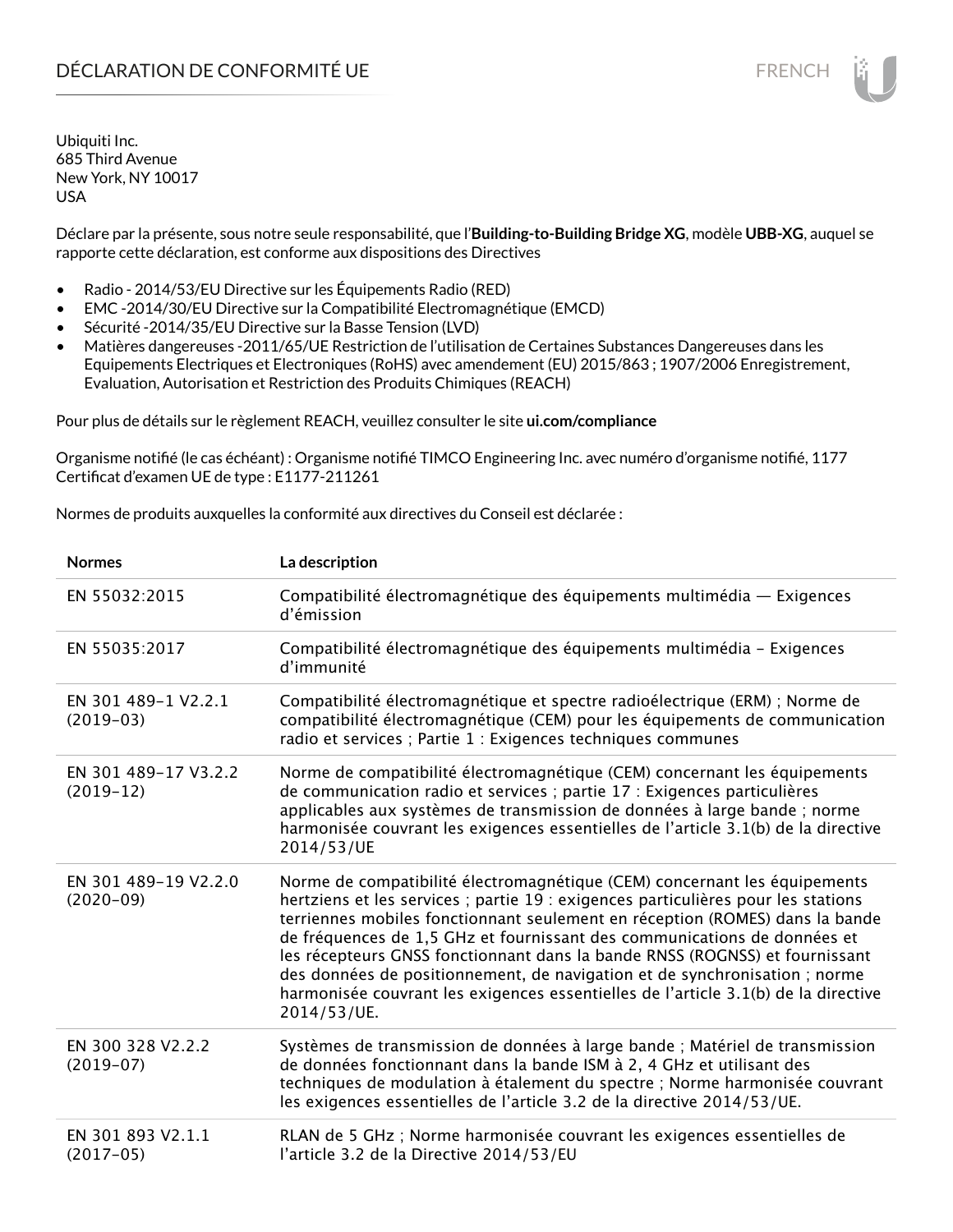# DÉCLARATION DE CONFORMITÉ UE



| <b>Normes</b>                    | La description                                                                                                                                                                                                                                                                                                                                  |
|----------------------------------|-------------------------------------------------------------------------------------------------------------------------------------------------------------------------------------------------------------------------------------------------------------------------------------------------------------------------------------------------|
| EN 302 567 V2.1.1<br>$(2017-07)$ | Équipements radio à plusieurs gigabits/s fonctionnant dans la bande de 60<br>GHz ; Norme harmonisée couvrant les exigences essentielles de l'article 3.2 de<br>la directive 2014/53/UE.                                                                                                                                                         |
| EN 303 413 V1.1.1<br>$(2017-06)$ | Stations terriennes et systèmes à satellites (SES) ; récepteurs du système de<br>navigation globale par satellite (GNSS) ; équipements radio fonctionnant dans<br>les bandes de fréquences 1 164 MHz à 1 300 MHz et 1 559 MHz à 1 610 MHz ;<br>norme harmonisée couvrant l'exigence essentielle de l'article 3.2 de la directive<br>2014/53/UE. |
| EN 62311:2020                    | Évaluation des équipements électroniques et électriques en relation avec les<br>restrictions d'exposition humaine pour les champs électromagnétiques (0 Hz -<br>300 GHz)                                                                                                                                                                        |
| EN 62368-1:2014                  | Equipements des technologies de l'audio/vidéo, de l'information et de la<br>communication - Partie 1 : exigences de sécurité                                                                                                                                                                                                                    |
| <b>CE Marking</b>                | $\epsilon$                                                                                                                                                                                                                                                                                                                                      |

 $772$ ak m. Fail

Mark Feil Compliance Manager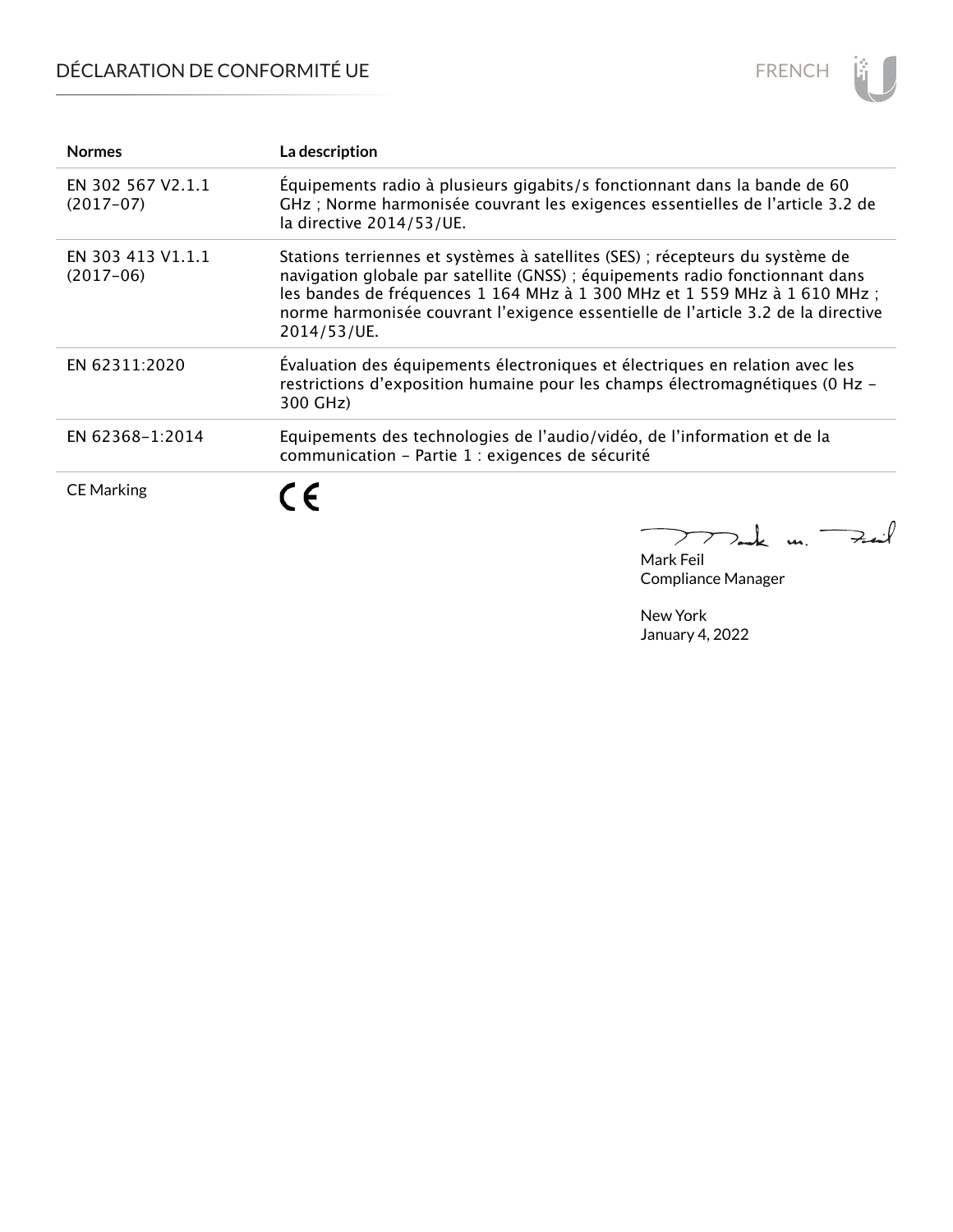Por la presente declaramos bajo nuestra exclusiva responsabilidad que el **Building-to-Building Bridge XG**, modelo **UBB-XG**, al que se refiere esta declaración, es conforme con las disposiciones de las Directivas

- Radio 2014/53/EU Directiva de Equipos de Radio (RED)
- EMC -2014/30/Directiva de Compatibilidad Electromagnética de la UE (EMCD)
- Seguridad -2014/35/Directiva de Baja Tensión de la UE (LVD)
- Materiales Peligrosos -2011/65/UE Restricción de la Utilización de Determinadas Sustancias Peligrosas en Aparatos Eléctricos y Electrónicos (RoHS) con la enmienda (UE) 2015/863; 1907/2006 Registro, Evaluación, Autorización y Restricción de Sustancias Químicas (REACH)

Para más detalles sobre el REACH, consulte **ui.com/compliance**

Organismo notificado (cuando corresponda): Organismo notificado TIMCO Engineering Inc. con número de organismo notificado, 1177 Certificado de examen de tipo UE: E1177-211261

Normas de productos para las que se declara la conformidad con las directivas del Consejo:

| <b>Estándares</b>                   | Descripción                                                                                                                                                                                                                                                                                                                                                                                                                                                                                                |
|-------------------------------------|------------------------------------------------------------------------------------------------------------------------------------------------------------------------------------------------------------------------------------------------------------------------------------------------------------------------------------------------------------------------------------------------------------------------------------------------------------------------------------------------------------|
| EN 55032:2015                       | Compatibilidad electromagnética de equipos multimedia. Requisitos de emisión                                                                                                                                                                                                                                                                                                                                                                                                                               |
| EN 55035:2017                       | Compatibilidad electromagnética de equipos multimedia. Requisitos de<br>inmunidad                                                                                                                                                                                                                                                                                                                                                                                                                          |
| EN 301 489-1 V2.2.1<br>$(2019-03)$  | Cuestiones de Compatibilidad Electromagnética y Espectro de Radiofrecuencia<br>(ERM). Compatibilidad electromagnética (CEM): norma para equipos de radio y<br>servicios. Parte 1: Requisitos técnicos comunes                                                                                                                                                                                                                                                                                              |
| EN 301 489-17 V3.2.2<br>$(2019-12)$ | Norma de Compatibilidad Electromagnética (CEM) para equipos y servicios<br>radioeléctricos; Parte 17: Condiciones específicas para sistemas de transmisión<br>de datos de banda ancha; Norma armonizada que cubre los requisitos<br>esenciales del artículo 3.1.b) de la Directiva 2014/53/UE                                                                                                                                                                                                              |
| EN 301 489-19 V2.2.0<br>$(2020-09)$ | Norma de Compatibilidad Electromagnética (CEM) para equipos y servicios<br>radioeléctricos; Parte 19: Condiciones específicas para estaciones terrenas<br>móviles de solo recepción (ROMES) en la banda de frequencia de 1,5 GHz,<br>que proporcionan transmisión de datos y receptores GNSS en la banda<br>RNSS (ROGNSS) que proporcionan datos de posicionamiento, navegación y<br>temporización; Norma armonizada que cubre los requisitos esenciales del<br>artículo 3.1.b) de la Directiva 2014/53/UE |
| EN 300 328 V2.2.2<br>$(2019-07)$    | Sistemas de transmisión de datos de banda ancha; Equipos de transmisión<br>de datos, que funcionan en la banda ISM de 2,4 GHz y utilizan técnicas de<br>modulación de espectro ensanchado; Norma armonizada que cubre los<br>requisitos esenciales según el artículo 3.2 de la Directiva 2014/53/UE                                                                                                                                                                                                        |
| EN 301 893 V2.1.1<br>$(2017-05)$    | 5 GHz RLAN; Norma armonizada que cubre los requisitos esenciales del artículo<br>3.2 de la Directiva 2014/53/UE                                                                                                                                                                                                                                                                                                                                                                                            |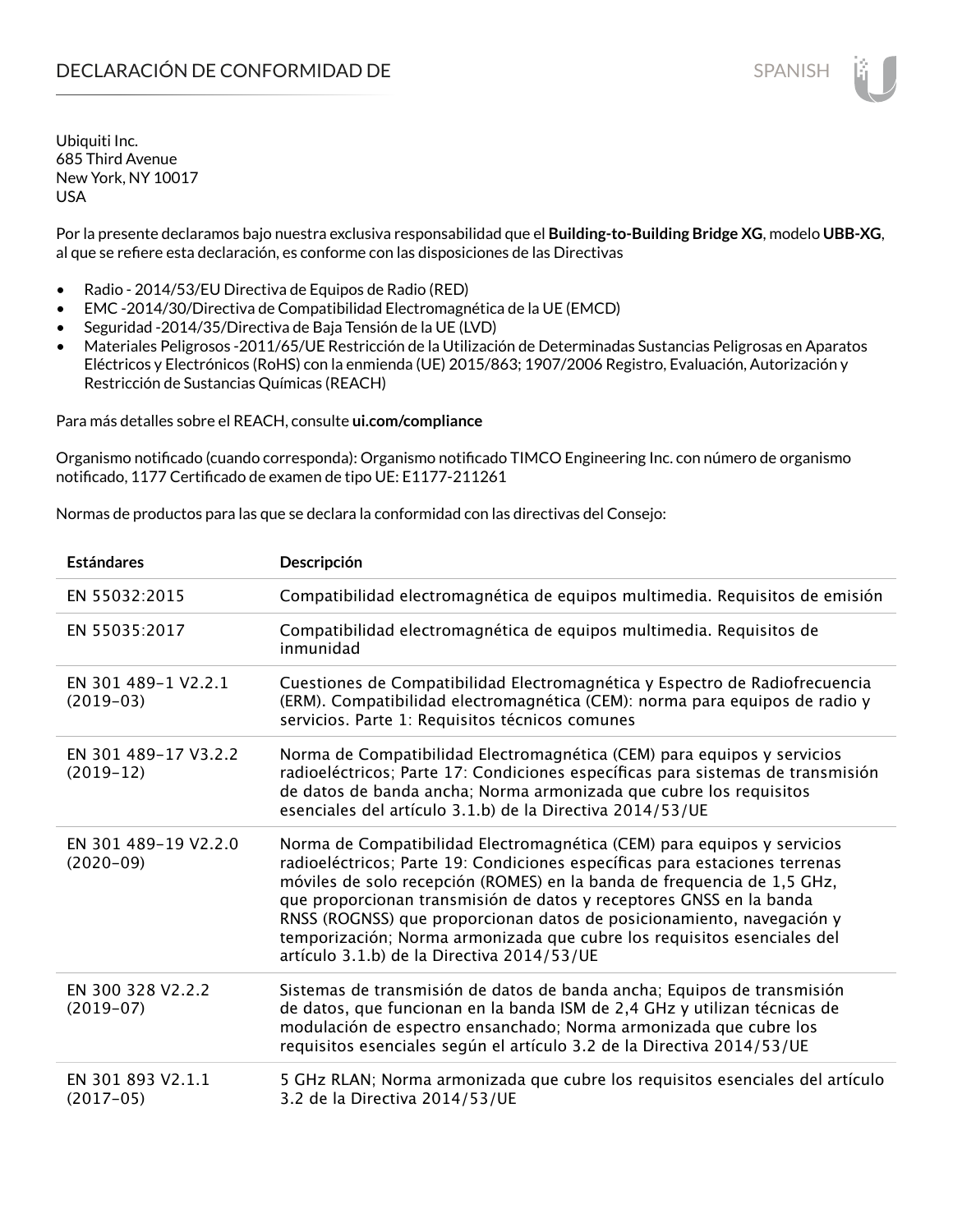# DECLARACIÓN DE CONFORMIDAD DE



| <b>Estándares</b>                | Descripción                                                                                                                                                                                                                                                                                                                                       |
|----------------------------------|---------------------------------------------------------------------------------------------------------------------------------------------------------------------------------------------------------------------------------------------------------------------------------------------------------------------------------------------------|
| EN 302 567 V2.1.1<br>$(2017-07)$ | Equipo de radio Múltiple-Gigabit/s que funciona en la banda de 60 GHz; norma<br>armonizada que cubre los requisitos esenciales del artículo 3.2 de la Directiva<br>2014/53/UE                                                                                                                                                                     |
| EN 303 413 V1.1.1<br>$(2017-06)$ | Estaciones y Sistemas Terrestres de Satélite (SES); Receptores del Sistema<br>Global de Navegación por Satélite (GNSS); Equipos de radio que funcionan en<br>las bandas de frecuencia de 1 164 MHz a 1 300 MHz y de 1 559 MHz a 1 610<br>MHz; Norma armonizada que cubre los requisitos esenciales del artículo 3.2 de<br>la Directiva 2014/53/UE |
| EN 62311:2020                    | Evaluación de los equipos electrónicos y eléctricos en relación con las<br>restricciones relativas a la exposición de las personas a los campos<br>electromagnéticos (0 Hz - 300 GHz)                                                                                                                                                             |
| EN 62368-1:2014                  | Equipos de audio y vídeo, de tecnología de la información y de la comunicación<br>- Parte 1: Requisitos de seguridad                                                                                                                                                                                                                              |
| <b>CE Marking</b>                | $\epsilon$                                                                                                                                                                                                                                                                                                                                        |

 $772$ ak m. Fail

Mark Feil Compliance Manager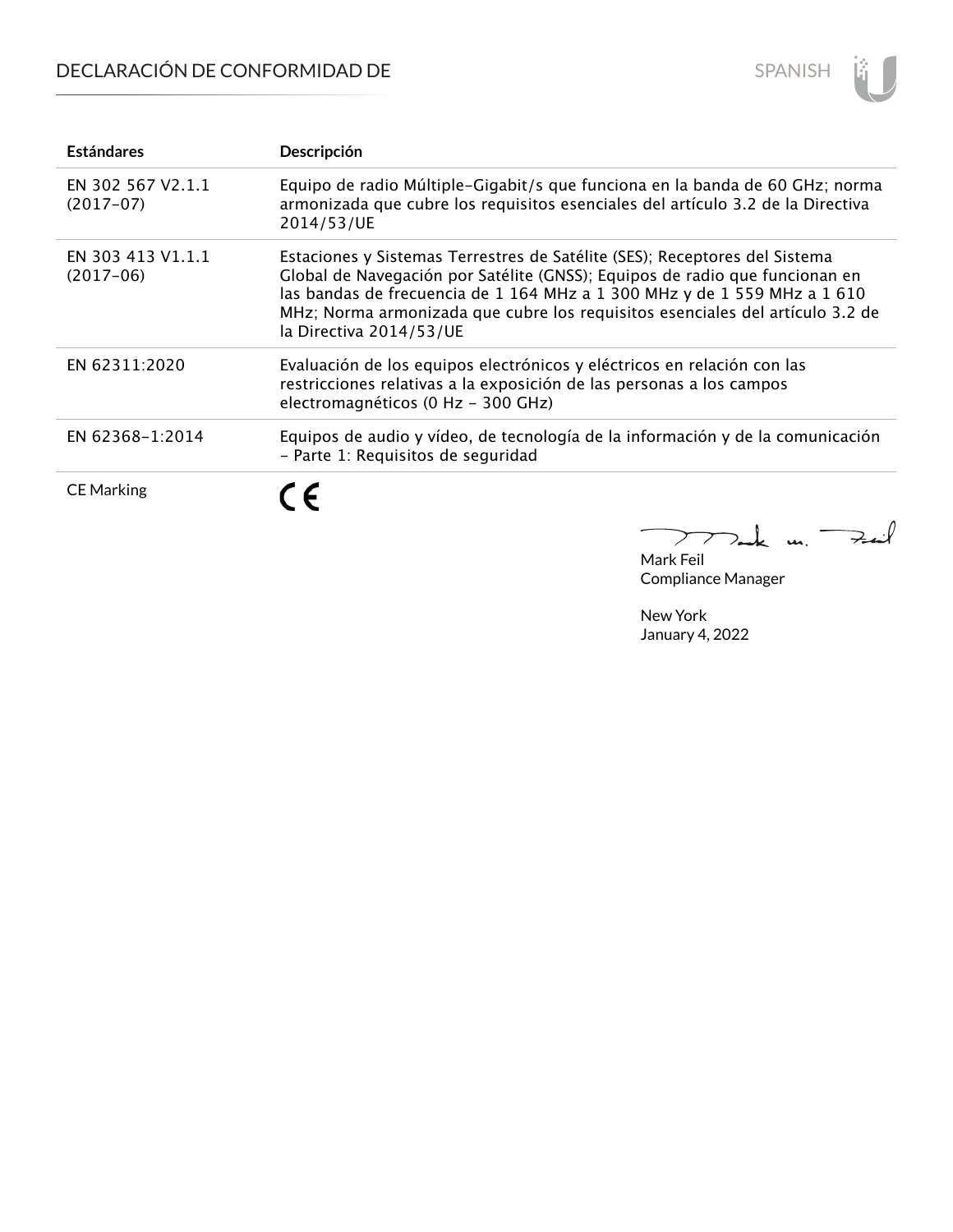## DECLARAȚIA DE CONFORMITATE UE EXECUTE DE ROMANIAN

Ubiquiti Inc. 685 Third Avenue New York, NY 10017 USA

Prin prezenta declarăm sub răspunderea noastră exclusivă că "**Building-to-Building Bridge XG**", modelul **UBB-XG**, la care se referă această declarație, este în conformitate cu prevederile directivelor următoare:

- Radio 2014/53/EU Radio Equipment Directive (RED) (Directiva UE privind echipamentele radio)
- EMC -2014/30/EU Electromagnetic Compatibility Directive (EMCD) (Directiva UE privind compatibilitatea electromagnetică)
- Siguranță -2014/35/EU Low Voltage Directive (LVD) (Directiva UE privind joasa tensiune)
- Materiale periculoase -2011/65/EU Restriction of the Use of Certain Hazardous Substances in Electrical and Electronic Equipment (RoHS) with amendment (EU) 2015/863 (Directiva UE privind restricția utilizării anumitor substanțe periculoase în echipamentele electrice și electronice (RoHS) cu amendamentele ulterioare); 1907/2006 Registration, Evaluation, Authorization and Restriction of Chemicals (REACH) (Regulamentul Uniunii Europene privind înregistrarea, evaluarea si autorizarea produselor chimice)

Pentru detalii suplimentare referitoare la regulamentul REACH, vă rugăm să consultați site-ul **ui.com/compliance**

Organism notificat (unde este cazul): organism notificat TIMCO Engineering Inc. cu numărul organismului notificat, 1177 certificat de examinare UE de tip: E1177-211261

Standarde de produs la care este declarată conformitatea directivelor Consiliului:

| <b>Standarde</b>                    | <b>Descriere</b>                                                                                                                                                                                                                                                                                                                                                                                                                                                                                 |
|-------------------------------------|--------------------------------------------------------------------------------------------------------------------------------------------------------------------------------------------------------------------------------------------------------------------------------------------------------------------------------------------------------------------------------------------------------------------------------------------------------------------------------------------------|
| EN 55032:2015                       | Compatibilitatea electromagnetică a echipamentelor multimedia - Cerințe<br>privind emisiile                                                                                                                                                                                                                                                                                                                                                                                                      |
| EN 55035:2017                       | Compatibilitatea electromagnetică a echipamentelor multimedia. Cerințe privind<br>imunitatea                                                                                                                                                                                                                                                                                                                                                                                                     |
| EN 301 489-1 V2.2.1<br>$(2019-03)$  | Compatibilitatea electromagnetică și chestiuni legate de spectrul de frecvențe<br>radio (ERM); Standard de compatibilitate electromagnetică (EMC) pentru<br>echipamente și servicii radio; Partea 1: Cerințe tehnice comune                                                                                                                                                                                                                                                                      |
| EN 301 489-17 V3.2.2<br>$(2019-12)$ | Standard de compatibilitate electromagnetică (EMC) pentru echipamente și<br>servicii radio; Partea 17: Condiții specifice pentru sistemele de transmisie<br>a datelor în bandă largă; Standard armonizat privind cerințele esențiale ale<br>articolului 3.1 litera (b) din Directiva 2014/53 / UE                                                                                                                                                                                                |
| EN 301 489-19 V2.2.0<br>$(2020-09)$ | Standard de compatibilitate electromagnetică (EMC) pentru echipamente și<br>servicii radio; Partea 19: Condiții specifice pentru recepția numai a stațiilor<br>terestre mobile (ROMES) care funcționează în banda de 1,5 GHz furnizând<br>comunicații de date și receptoare GNSS care operează în banda RNSS (ROGNSS)<br>furnizând date de poziționare, navigare și sincronizare; Standard armonizat<br>privind cerintele esentiale ale articolului 3.1 litera (b) din Directiva<br>2014/53 / UE |
| EN 300 328 V2.2.2<br>$(2019-07)$    | Sisteme de transmisie pe bandă largă; Echipamente de transmisie de date care<br>funcționează în banda ISM de 2,4 GHz și utilizează tehnici de modulare a benzii<br>largi; Standard armonizat privind cerințele esențiale ale articolului 3.2 din<br>Directiva 2014/53 / UE                                                                                                                                                                                                                       |
| EN 301 893 V2.1.1<br>$(2017-05)$    | RLAN de 5 GHz; Standard armonizat privind cerințele esențiale ale articolului<br>3.2 din Directiva 2014/53 / UE                                                                                                                                                                                                                                                                                                                                                                                  |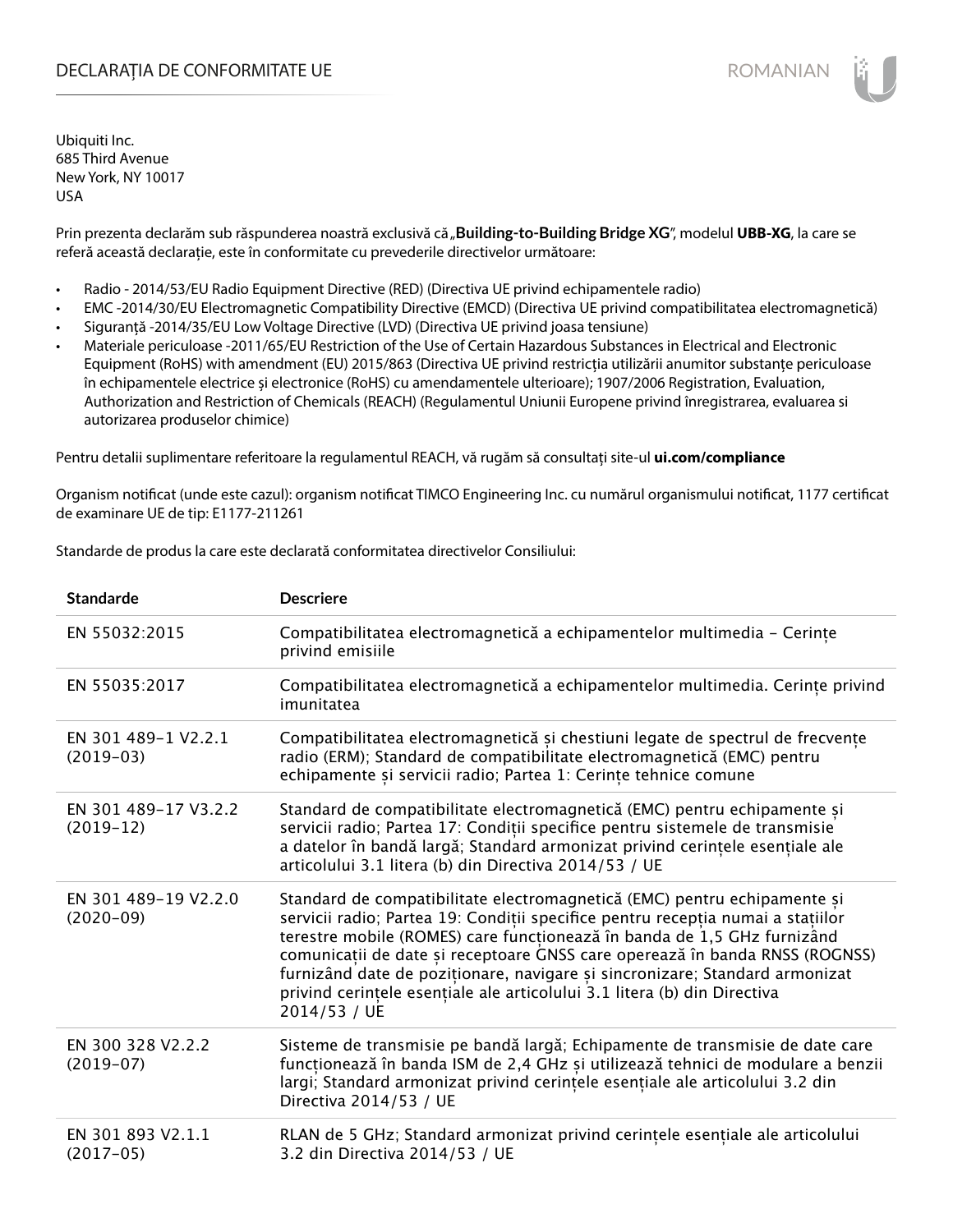# DECLARAȚIA DE CONFORMITATE UE



| <b>Standarde</b>                 | <b>Descriere</b>                                                                                                                                                                                                                                                                                                                               |
|----------------------------------|------------------------------------------------------------------------------------------------------------------------------------------------------------------------------------------------------------------------------------------------------------------------------------------------------------------------------------------------|
| EN 302 567 V2.1.1<br>$(2017-07)$ | Echipament radio multi-Gigabit / s care funcționează în banda de 60 GHz;<br>Standard armonizat privind cerințele esențiale ale articolului 3.2 din Directiva<br>2014/53 / UE                                                                                                                                                                   |
| EN 303 413 V1.1.1<br>$(2017-06)$ | Stații și sisteme terestre prin satelit (SES); Receptoare de sistem global de<br>navigație prin satelit (GNSS); Echipamente radio care funcționează în benzile<br>de frecventă 1 164 MHz până la 1 300 MHz și 1 559 MHz până la 1 610 MHz;<br>Standard armonizat privind cerintele esențiale ale articolului 3.2 din Directiva<br>2014/53 / UE |
| EN 62311:2020                    | Evaluarea echipamentelor electronice și electrice legate de restricțiile expunerii<br>umane la câmpurile electromagnetice (0 Hz - 300 GHz)                                                                                                                                                                                                     |
| EN 62368-1:2014                  | Echipamente tehnologice audio / video, informaționale și de comunicații. Partea<br>1: Cerinte de sigurantă                                                                                                                                                                                                                                     |
| <b>CE Marking</b>                | CE.                                                                                                                                                                                                                                                                                                                                            |

Mak m. Feat

Mark Feil Compliance Manager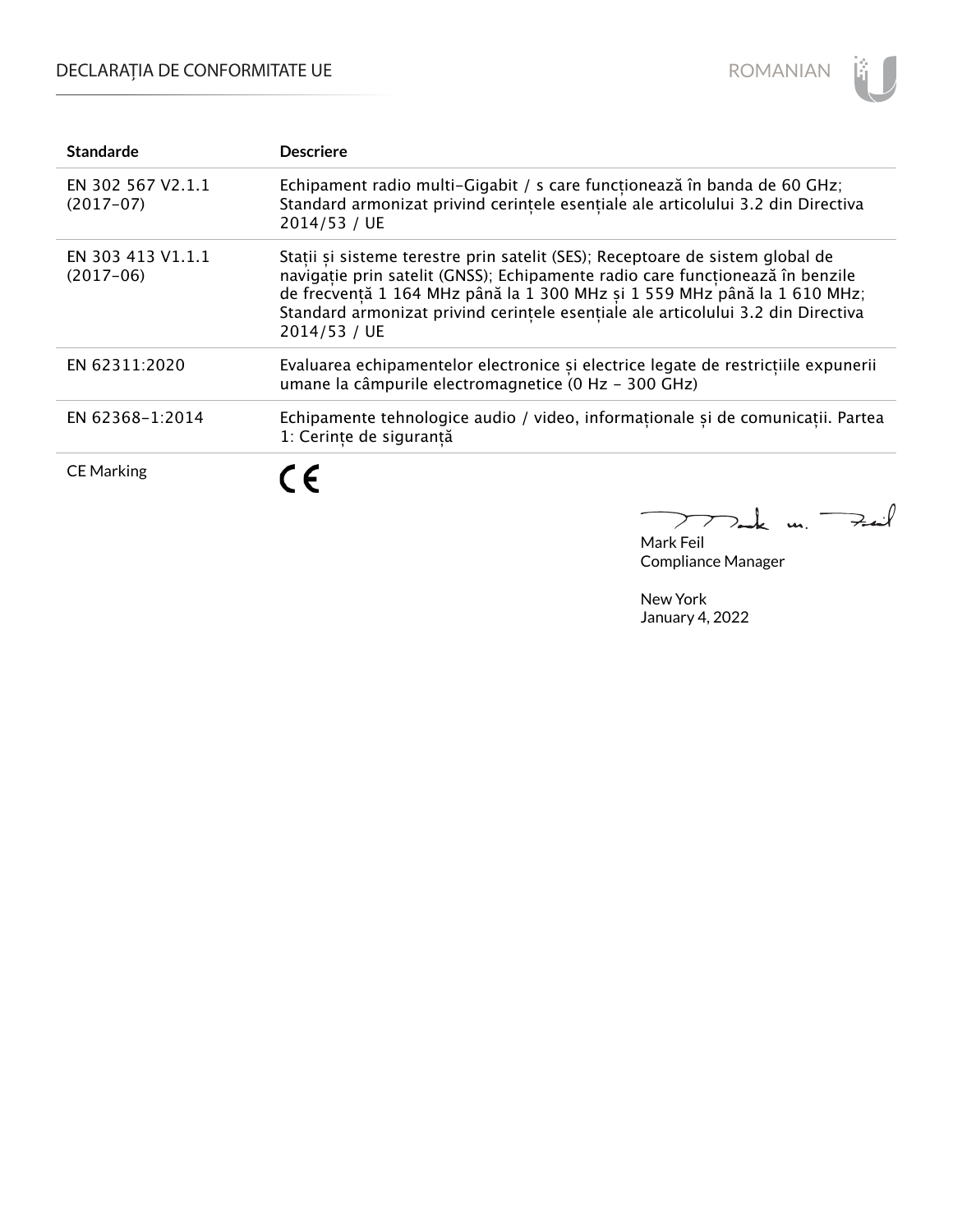## DEKLARACJA ZGODNOŚCI UE POLISH POLISH

Ubiquiti Inc. 685 Third Avenue New York, NY 10017 USA

Niniejszym oświadczam z naszą wyłączną odpowiedzialnością, że **Building-to-Building Bridge XG**, model **UBB-XG**, do którego odnosi się niniejsza deklaracja, jest zgodny z przepisami Dyrektyw

- Radio 2014/53/Dyrektywa Sprzętu Radiowego UE (RED)
- EMC -2014/30/Dyrektywa Zgodności Elektromagnetycznej UE (EMCD)
- Bezpieczeństwo -2014/35/Dyrektywa Niskiego Napięcia UE (LVD)
- Materiały Niebezpieczne -2011/65/Restrykcje Dotyczące Użycia NIektórych Niebezpiecznych Substancji w Sprzęcie Elektrycznym i Elektronicznym UE (RoHS) ze zmianą (UE) 2015/863; 1907/2006 Rejestracja, Ocena, Zezwolenie i Restrykcje Dotyczące Chemikaliów (REACH)

Aby uzyskać dodatkowe informacje REACH, należy przejść do **ui.com/compliance**

Jednostka notyfikowana (jeśli dotyczy): Jednostka notyfikowana TIMCO Engineering Inc. z numerem jednostki notyfikowanej, 1177 Certyfikat badania typu UE: E1177-211261

Normy wyrobu, z którymi deklarowana jest zgodność z dyrektywami Rady:

| Normy                               | Opis                                                                                                                                                                                                                                                                                                                                                                                                                                                                                                       |
|-------------------------------------|------------------------------------------------------------------------------------------------------------------------------------------------------------------------------------------------------------------------------------------------------------------------------------------------------------------------------------------------------------------------------------------------------------------------------------------------------------------------------------------------------------|
| EN 55032:2015                       | Kompatybilność elektromagnetyczna sprzętu multimedialnego – Wymagania<br>emisyjne                                                                                                                                                                                                                                                                                                                                                                                                                          |
| EN 55035:2017                       | Kompatybilność elektromagnetyczna sprzętu multimedialnego — Wymagania<br>odporności                                                                                                                                                                                                                                                                                                                                                                                                                        |
| EN 301 489-1 V2.2.1<br>$(2019-03)$  | Kompatybilność elektromagnetyczna i Zagadnienia widma Radiowego (ERM);<br>Standard Kompatybilności ElektroMagnetycznej (EMC) dla sprzętu radiowego i<br>usług; Część 1: Typowe wymagania techniczne                                                                                                                                                                                                                                                                                                        |
| EN 301 489-17 V3.2.2<br>$(2019-12)$ | Standard Kompatybilności ElektroMagnetycznej (EMC) dla sprzętu radiowego<br>i usług; Część 17: Szczególne warunki dla Szerokopasmowych Systemów<br>Transmisji Danych; Norma zharmonizowana obejmująca zasadnicze wymagania<br>art. 3.1 lit. b) dyrektywy 2014/53/UE                                                                                                                                                                                                                                        |
| EN 301 489-19 V2.2.0<br>$(2020-09)$ | Standard Kompatybilności Elektromagnetycznej (EMC) dla sprzętu radiowego<br>i usług; Part 19: Szczególne warunki dla Odbiorczych ruchomych stacji<br>naziemnych (ROMES) pracujących w paśmie w paśmie 1,5 GHz zapewniających<br>transmisję danych oraz odbiorniki GNSS pracujące w paśmie RNSS (ROGNSS)<br>zapewniające dane dotyczące pozycjonowania, nawigacji i czasu; Norma<br>zharmonizowana zapewniająca spełnienie zasadniczych wymagań określonych<br>w art. 3 ust. 1 lit. b) dyrektywy 2014/53/UE |
| EN 300 328 V2.2.2<br>$(2019-07)$    | Szerokopasmowe systemy transmisji; Szprzęt transmisji danych działający w<br>paśmie 2,4 GHz ISM i używający szerokopasmowe techniki modulacyjne; Norma<br>zharmonizowana obejmująca zasadnicze wymagania artykułu 3.2 dyrektywy<br>2014/53/UE                                                                                                                                                                                                                                                              |
| EN 301 893 V2.1.1<br>$(2017-05)$    | 5 GHz RLAN; Norma zharmonizowana obejmująca zasadnicze wymagania<br>artykułu 3.2 dyrektywy 2014/53/UE                                                                                                                                                                                                                                                                                                                                                                                                      |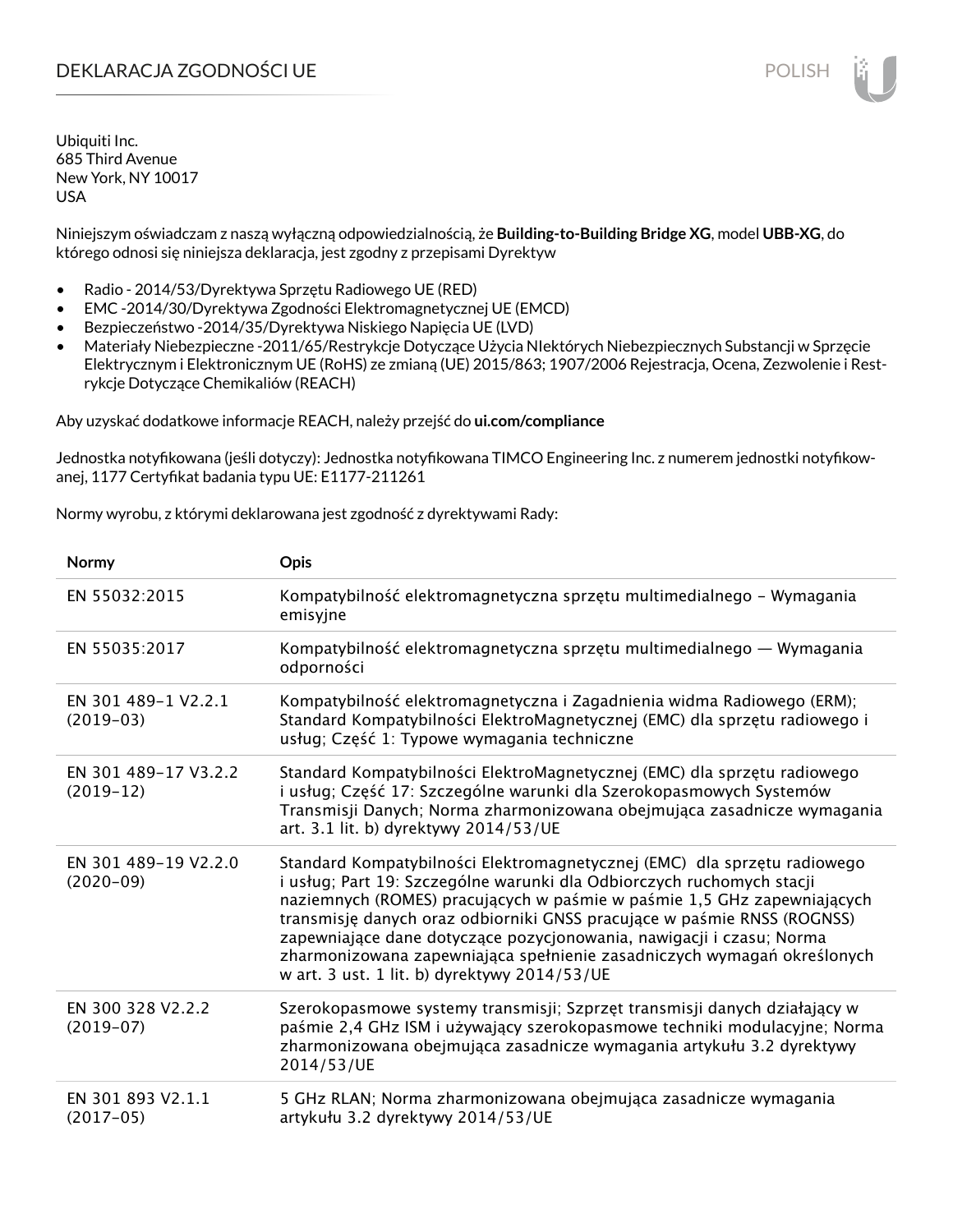# DEKLARACJA ZGODNOŚCI UE



| <b>Normy</b>                     | <b>Opis</b>                                                                                                                                                                                                                                                                                                           |
|----------------------------------|-----------------------------------------------------------------------------------------------------------------------------------------------------------------------------------------------------------------------------------------------------------------------------------------------------------------------|
| EN 302 567 V2.1.1<br>$(2017-07)$ | Wielo-Gigabitowy sprzęt radiowy działający w paśmie 60 GHz; Norma<br>zharmonizowana obejmująca zasadnicze wymagania artykułu 3.2 dyrektywy<br>2014/53/UE                                                                                                                                                              |
| EN 303 413 V1.1.1<br>$(2017-06)$ | Satelitarne Stacje Naziemne i Systemy (SES); Odbiorniki Globalnego<br>Nawigacyjnego Systemu Satelitarnego (GNSS); Sprzęt radiowy działający w<br>pasmach częstotliwości 1 164 MHz do 1 300 MHz i 1 559 MHz do 1 610 MHz;<br>Norma zharmonizowana obejmująca zasadnicze wymagania artykułu 3.2<br>dyrektywy 2014/53/UE |
| EN 62311:2020                    | Oszacowanie elektronicznego i elektrycznego sprzętu związanego z<br>ograniczeniami narażenia ludzi na pola elektromagnetyczne (0 Hz - 300 GHz)                                                                                                                                                                        |
| EN 62368-1:2014                  | Audio/wideo, sprzęt technologii informatycznej i komunikacyjnej – Część 1:<br>Wymagania dotyczące bezpieczeństwa                                                                                                                                                                                                      |
| <b>CE Marking</b>                | C E                                                                                                                                                                                                                                                                                                                   |

Fail Tak m.  $\sum$ 

Mark Feil Compliance Manager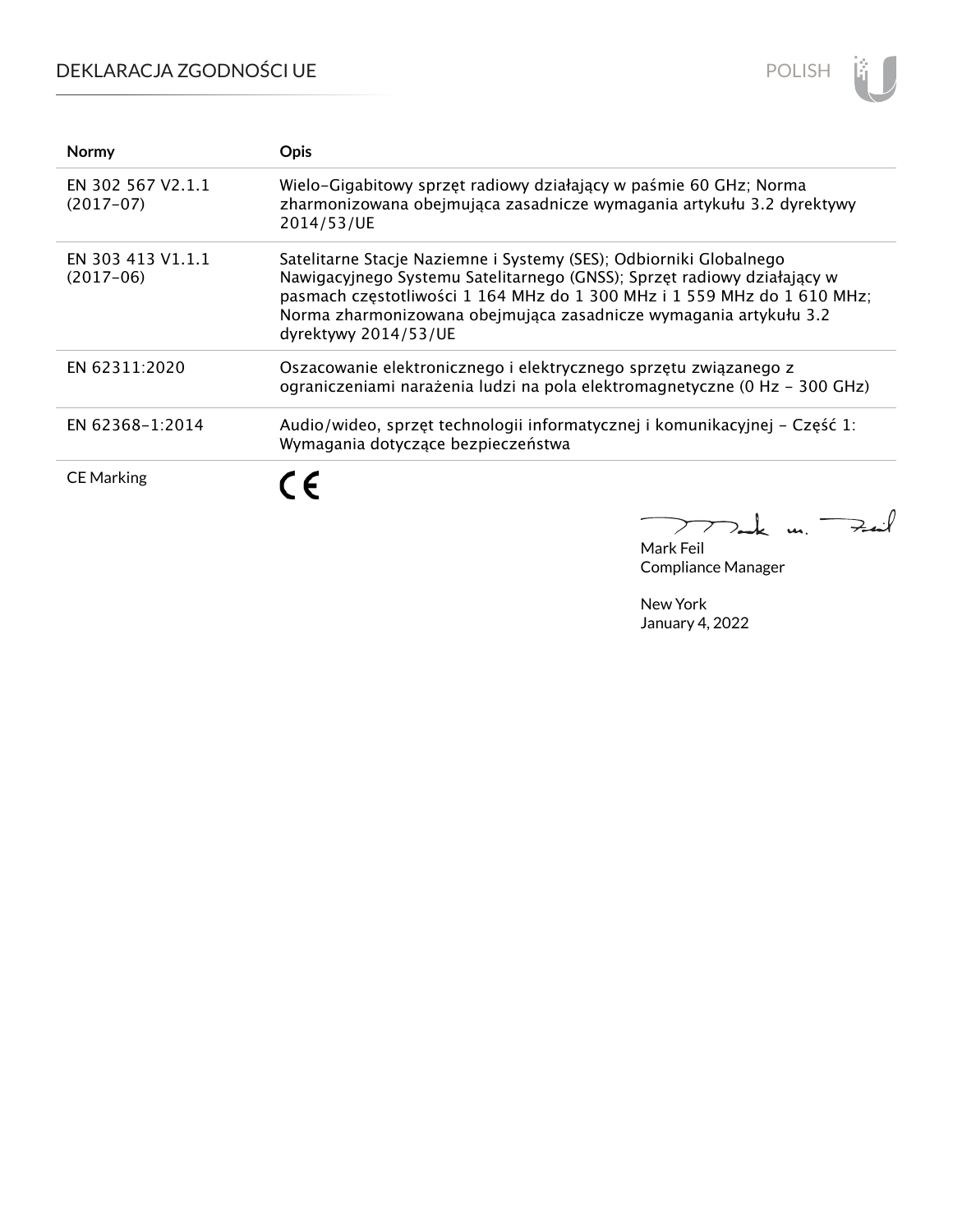## IZJAVA EU O SKLADNOSTI SLOVENIAN

Ubiquiti Inc. 685 Third Avenue New York, NY 10017 USA

S tem dokumentom na lastno odgovornost izjavljamo, da je naprava **Building-to-Building Bridge XG**, model **UBB-XG**, na katerega se ta izjava nanaša, v skladu z določbami naslednjih direktiv:

- Radio 2014/53/EU Direktiva o radijski opremi (RED)
- EMC -2014/30/EU Direktiva o elektromagnetni združljivosti (EMCD)
- Varnost -2014/35/EU Direktiva o nizkonapetostni opremi (LVD)
- Nevarne snovi -2011/65/EU Direktiva o omejevanju uporabe nekaterih nevarnih snovi v električni in elektronski opremi (RoHS) s spremembo (EU) 2015/863; 1907/2006 Uredba o registraciji, evalvaciji, avtorizaciji in omejevanju kemikalij (REACH)

Več podrobnosti o REACH uredbi si poglejte na **ui.com/compliance**

Priglašeni organ (kjer je primerno): Priglašeni organ TIMCO Engineering Inc. s številko priglašenega organa, 1177 potrdilo o EU-pregledu tipa: E1177-211261

Standardi za izdelke, s katerimi je razglašena skladnost z direktivami Sveta:

| <b>Standardi</b>                    | <b>Opis</b>                                                                                                                                                                                                                                                                                                                                                                                                                                                 |
|-------------------------------------|-------------------------------------------------------------------------------------------------------------------------------------------------------------------------------------------------------------------------------------------------------------------------------------------------------------------------------------------------------------------------------------------------------------------------------------------------------------|
| EN 55032:2015                       | Elektromagnetna združljivost večpredstavnostne opreme - Zahteve glede<br>elektromagnetnega sevanja                                                                                                                                                                                                                                                                                                                                                          |
| EN 55035:2017                       | Elektromagnetna združljivost večpredstavnostne opreme - Zahteve za<br>odpornost opreme                                                                                                                                                                                                                                                                                                                                                                      |
| EN 301 489-1 V2.2.1<br>$(2019-03)$  | Elektromagnetna združljivost in zadeve v zvezi z radijskim spektrom (ERM) -<br>Standard elektromagnetne združljivosti (EMC) za radijsko opremo in storitve -<br>1. del: Splošne tehnične zahteve                                                                                                                                                                                                                                                            |
| EN 301 489-17 V3.2.2<br>$(2019-12)$ | Standard elektromagnetne združljivosti (EMC) za radijsko opremo in storitve<br>- 17. del: Posebni pogoji za širokopasovne sisteme za prenos podatkov -<br>Harmonizirani standard, ki zajema bistvene zahteve člena 3.1(b) direktive<br>2014/53/EU                                                                                                                                                                                                           |
| EN 301 489-19 V2.2.0<br>$(2020-09)$ | Standard elektromagnetne združljivosti (EMC) za radijsko opremo in storitve<br>- 19. del: Posebni pogoji za sprejemne mobilne zemeljske postaje (ROMES),<br>ki delujejo v pasu 1,5 GHz in zagotavljajo podatkovne komunikacije, ter za<br>sprejemnike GNSS, ki delujejo v pasu RNSS (ROGNSS) in zagotavljajo določanje<br>položaja, navigacijo in časovne podatke - Harmonizirani standard, ki zajema<br>bistvene zahteve člena 3.1(b) direktive 2014/53/EU |
| EN 300 328 V2.2.2<br>$(2019-07)$    | Širokopasovni prenosni sistemi – Oprema za prenos podatkov v frekvenčnem<br>pasu 2,4 GHz ISM, ki uporablja širokopasovne modulacijske tehnike -<br>Harmonizirani standard, ki zajema bistvene zahteve člena 3.2 direktive<br>2014/53/EU                                                                                                                                                                                                                     |
| EN 301 893 V2.1.1<br>$(2017-05)$    | 5 GHz RLAN - Harmonizirani standard, ki zajema bistvene zahteve člena 3.2<br>direktive 2014/53/EU                                                                                                                                                                                                                                                                                                                                                           |
| EN 302 567 V2.1.1<br>$(2017-07)$    | Večgigabitna radijska oprema, ki deluje v pasu 60 GHz - Harmonizirani<br>standard, ki zajema bistvene zahteve člena 3.2 direktive 2014/53/EU                                                                                                                                                                                                                                                                                                                |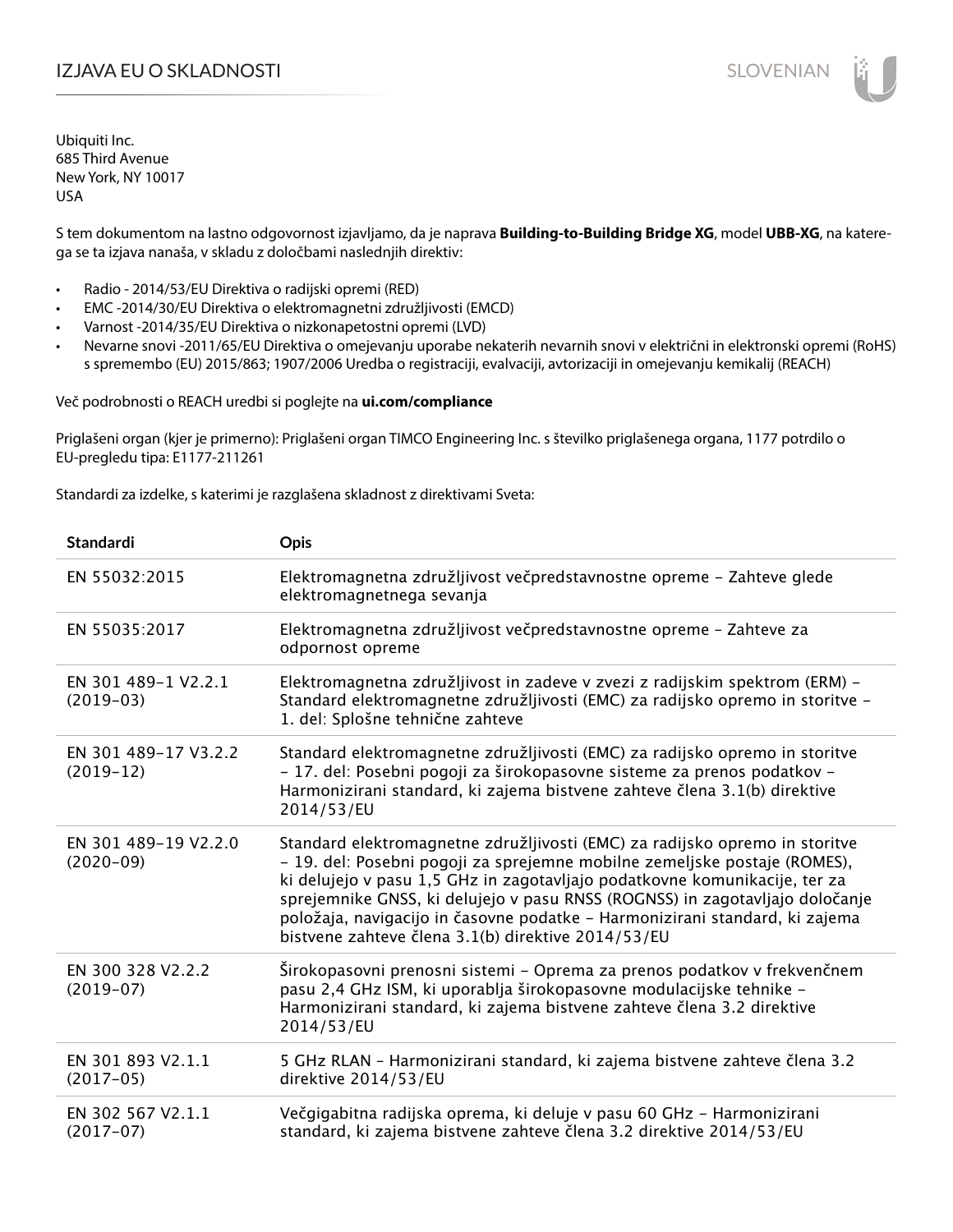

| <b>Standardi</b>                 | <b>Opis</b>                                                                                                                                                                                                                                                                                                               |
|----------------------------------|---------------------------------------------------------------------------------------------------------------------------------------------------------------------------------------------------------------------------------------------------------------------------------------------------------------------------|
| EN 303 413 V1.1.1<br>$(2017-06)$ | Satelitske zemeljske postaje in sistemi (SES) - Sprejemniki globalnih<br>navigacijskih satelitskih sistemov (GNSS) - Radijska oprema, ki deluje v<br>frekvenčnem območju od 1 164 MHz do 1 300 MHz in od 1 559 MHz do 1 610<br>MHz - Harmonizirani standard, ki zajema bistvene zahteve člena 3.2 direktive<br>2014/53/EU |
| EN 62311:2020                    | Ocena elektronske in električne opreme glede omejevanja izpostavljenosti ljudi<br>elektromagnetnim sevanjem (0 Hz - 300 GHz)                                                                                                                                                                                              |
| EN 62368-1:2014                  | Oprema za avdio/video, informacijsko in komunikacijsko tehnologijo – 1. del:<br>Varnostne zahteve                                                                                                                                                                                                                         |
| <b>CE Marking</b>                | $\epsilon$                                                                                                                                                                                                                                                                                                                |

Mark Feil Compliance Manager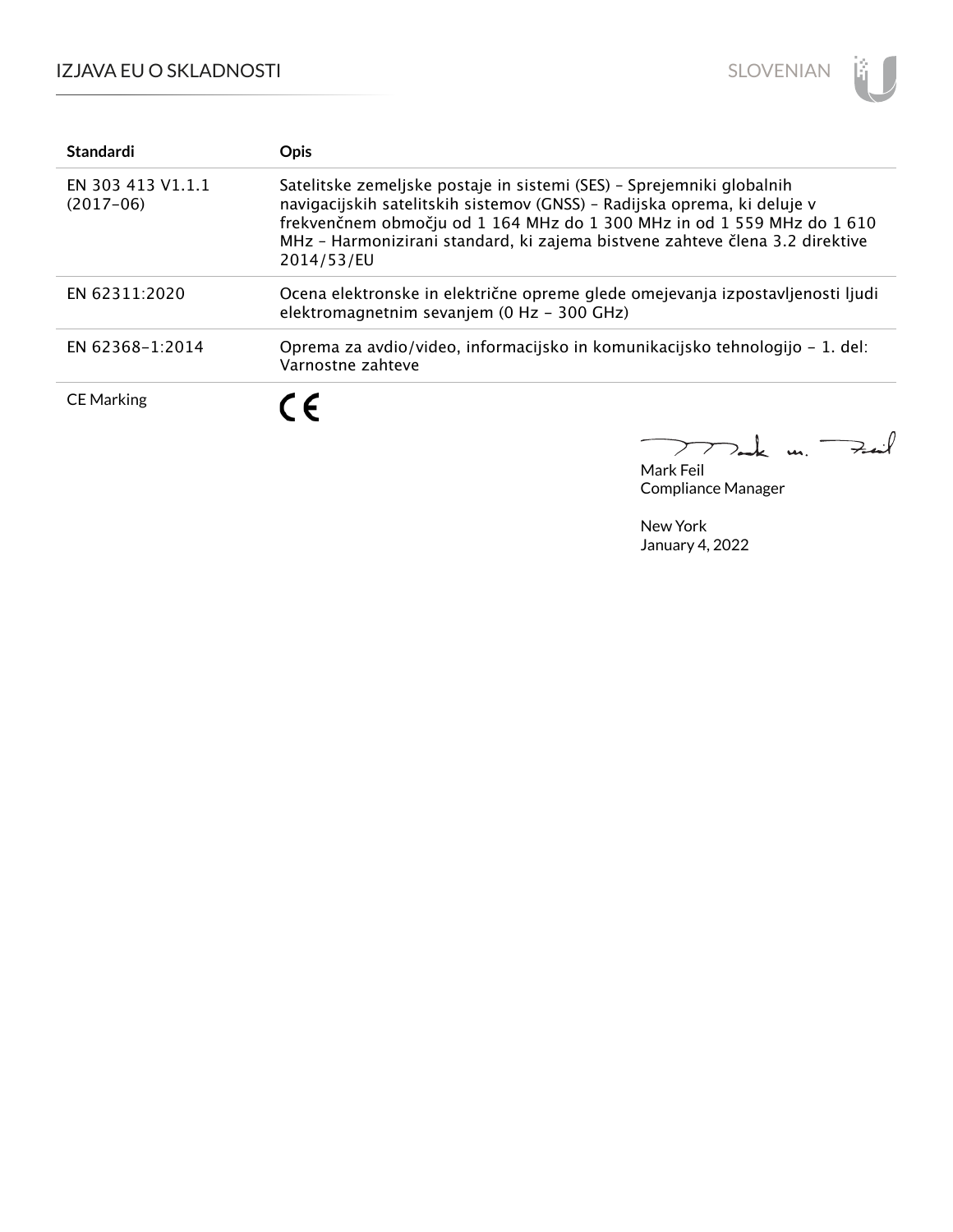

Διά του παρόντος δηλώνουμε με αποκλειστική ευθύνη μας ότι το **Building-to-Building Bridge XG**, μοντέλο **UBB-XG**, στο οποίο αναφέρεται η παρούσα δήλωση, είναι σύμφωνο με τις διατάξεις των Οδηγιών

- Ραδιοεξοπλισμός Οδηγία Ραδιοεξοπλισμού (RED) 2014/53/ΕΕ
- EMC Οδηγία Ηλεκτρομαγνητικής Συμβατότητας (EMCD) 2014/30/ΕΕ
- Ασφάλεια Οδηγία Χαμηλής Τάσης (LVD) 2014/35/ΕΕ
- Επικίνδυνα Υλικά Περιορισμός της Χρήσης Ορισμένων Επικίνδυνων Ουσιών σε Ηλεκτρικό και Ηλεκτρονικό Εξοπλισμό (RoHS) 2011/65/ΕΕ με τροποποίηση (ΕΕ) 2015/863. Καταχώριση, Αξιολόγηση, Εξουσιοδότηση και Περιορισμός Χημικών Ουσιών (REACH) 1907/2006

Για περισσότερες λεπτομέρειες σχετικά με το REACH, παρακαλούμε ανατρέξτε στη διεύθυνση **ui.com/compliance**

Κοινοποιημένος οργανισμός (όπου ισχύει): Κοινοποιημένος οργανισμός TIMCO Engineering Inc. με αριθμό κοινοποιημένου οργανισμού, 1177 πιστοποιητικό εξέτασης τύπου ΕΕ: E1177-211261

Πρότυπα προϊόντων στα οποία δηλώνεται η συμμόρφωση των οδηγιών του Συμβουλίου:

| Πρότυπα                             | Περιγραφή                                                                                                                                                                                                                                                                                                                                                                                                                                                |
|-------------------------------------|----------------------------------------------------------------------------------------------------------------------------------------------------------------------------------------------------------------------------------------------------------------------------------------------------------------------------------------------------------------------------------------------------------------------------------------------------------|
| EN 55032:2015                       | Ηλεκτρομαγνητική συμβατότητα εξοπλισμού πολυμέσων - Απαιτήσεις<br>εκπομπών                                                                                                                                                                                                                                                                                                                                                                               |
| EN 55035:2017                       | Ηλεκτρομαγνητική συμβατότητα εξοπλισμού πολυμέσων - Απαιτήσεις<br>θωράκισης                                                                                                                                                                                                                                                                                                                                                                              |
| EN 301 489-1 V2.2.1<br>$(2019-03)$  | Ηλεκτρομαγνητική συμβατότητα και Θέματα Ραδιοφάσματος (ERM). Πρότυπο<br>ηλεκτρομαγνητικής συμβατότητας (ΕΜC) για ραδιοεξοπλισμό και υπηρεσίες.<br>Μέρος 1: Κοινές τεχνικές απαιτήσεις                                                                                                                                                                                                                                                                    |
| EN 301 489-17 V3.2.2<br>$(2019-12)$ | Πρότυπο ηλεκτρομαγνητικής συμβατότητας (ΕΜC) για ραδιοεξοπλισμό και<br>υπηρεσίες. Μέρος 17: Ειδικοί όροι για Συστήματα Μετάδοσης Δεδομένων<br>Ευρείας Ζώνης · Εναρμονισμένο Πρότυπο που καλύπτει τις βασικές<br>απαιτήσεις του άρθρου 3.1 (β) της Οδηγίας 2014/53 / ΕΕ                                                                                                                                                                                   |
| EN 301 489-19 V2.2.0<br>$(2020-09)$ | Πρότυπο Ηλεκτρομαγνητικής Συμβατότητας (ΕΜC) για ραδιοεξοπλισμό και<br>υπηρεσίες. Μέρος 19: Ειδικοί όροι για τη λήψη Μόνο Κινητών Σταθμών<br>Γης (ROMES) που λειτουργούν στη ζώνη 1,5 GHz παρέχοντας επικοινωνίες<br>δεδομένων και δέκτες GNSS που λειτουργούν στη ζώνη RNSS (ROGNSS)<br>παρέχοντας δεδομένα θέσης, πλοήγησης και χρονισμού. Εναρμονισμένο<br>Πρότυπο που καλύπτει τις βασικές απαιτήσεις του άρθρου 3.1 (β) της<br>Οδηγίας 2014/53 / ΕΕ |
| EN 300 328 V2.2.2<br>$(2019-07)$    | Ευρυζωνικά συστήματα μετάδοσης. Εξοπλισμός μετάδοσης δεδομένων<br>που λειτουργεί στη ζώνη ISM 2,4 GHz και χρησιμοποιεί ευρυζωνικές<br>τεχνικές διαμόρφωσης. Εναρμονισμένο πρότυπο που καλύπτει τις βασικές<br>απαιτήσεις του άρθρου 3.2 της Οδηγίας 2014/53 / ΕΕ                                                                                                                                                                                         |
| EN 301 893 V2.1.1<br>$(2017-05)$    | 5 GHz RLAN. Εναρμονισμένο Πρότυπο που καλύπτει τις βασικές απαιτήσεις<br>του άρθρου 3.2 της Οδηγίας 2014/53/ΕΕ                                                                                                                                                                                                                                                                                                                                           |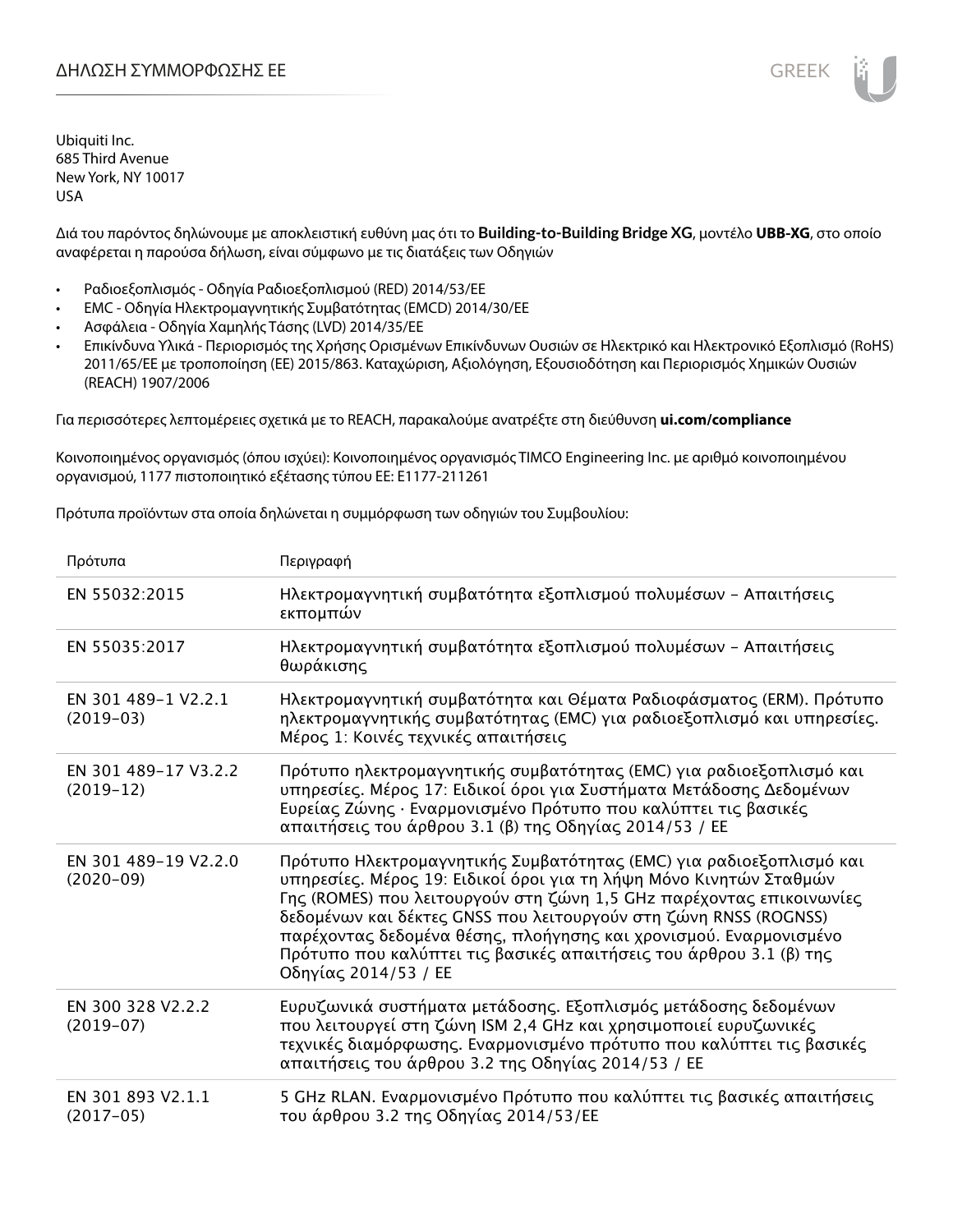## ΔΗΛΩΣΗ ΣΥΜΜΟΡΦΩΣΗΣ ΕΕ



| Πρότυπα                          | Περιγραφή                                                                                                                                                                                                                                                                                                                    |
|----------------------------------|------------------------------------------------------------------------------------------------------------------------------------------------------------------------------------------------------------------------------------------------------------------------------------------------------------------------------|
| EN 302 567 V2.1.1<br>$(2017-07)$ | Ραδιοεξοπλισμός πολλαπλών Gigabit/s που λειτουργεί στη ζώνη 60 GHz.<br>Εναρμονισμένο Πρότυπο που καλύπτει τις βασικές απαιτήσεις του άρθρου<br>3.2 της Οδηγίας 2014/53/ΕΕ                                                                                                                                                    |
| EN 303 413 V1.1.1<br>$(2017-06)$ | Δορυφορικοί Σταθμοί Γης και Συστήματα (SES). Δέκτες Παγκόσμιου<br>Δορυφορικού Συστήματος Πλοήγησης (GNSS). Ραδιοεξοπλισμός που<br>λειτουργεί από ζώνες συχνοτήτων 1 164 MHz έως 1 300 MHz και 1 559<br>MHz έως 1 610 MHz. Εναρμονισμένο Πρότυπο που καλύπτει τις βασικές<br>απαιτήσεις του άρθρου 3.2 της Οδηγίας 2014/53/ΕΕ |
| EN 62311:2020                    | Αξιολόγηση ηλεκτρονικού και ηλεκτρικού εξοπλισμού που σχετίζεται με<br>περιορισμούς έκθεσης στον άνθρωπο για ηλεκτρομαγνητικά πεδία (0 Hz -<br>300 GHz)                                                                                                                                                                      |
| EN 62368-1:2014                  | Εξοπλισμός τεχνολογίας ήχου/εικόνας, πληροφορικής και επικοινωνιών -<br>Μέρος 1: Απαιτήσεις ασφάλειας                                                                                                                                                                                                                        |
| <b>CE Marking</b>                | €                                                                                                                                                                                                                                                                                                                            |

 $k$  un. Fail  $\sum$ 7

Mark Feil Compliance Manager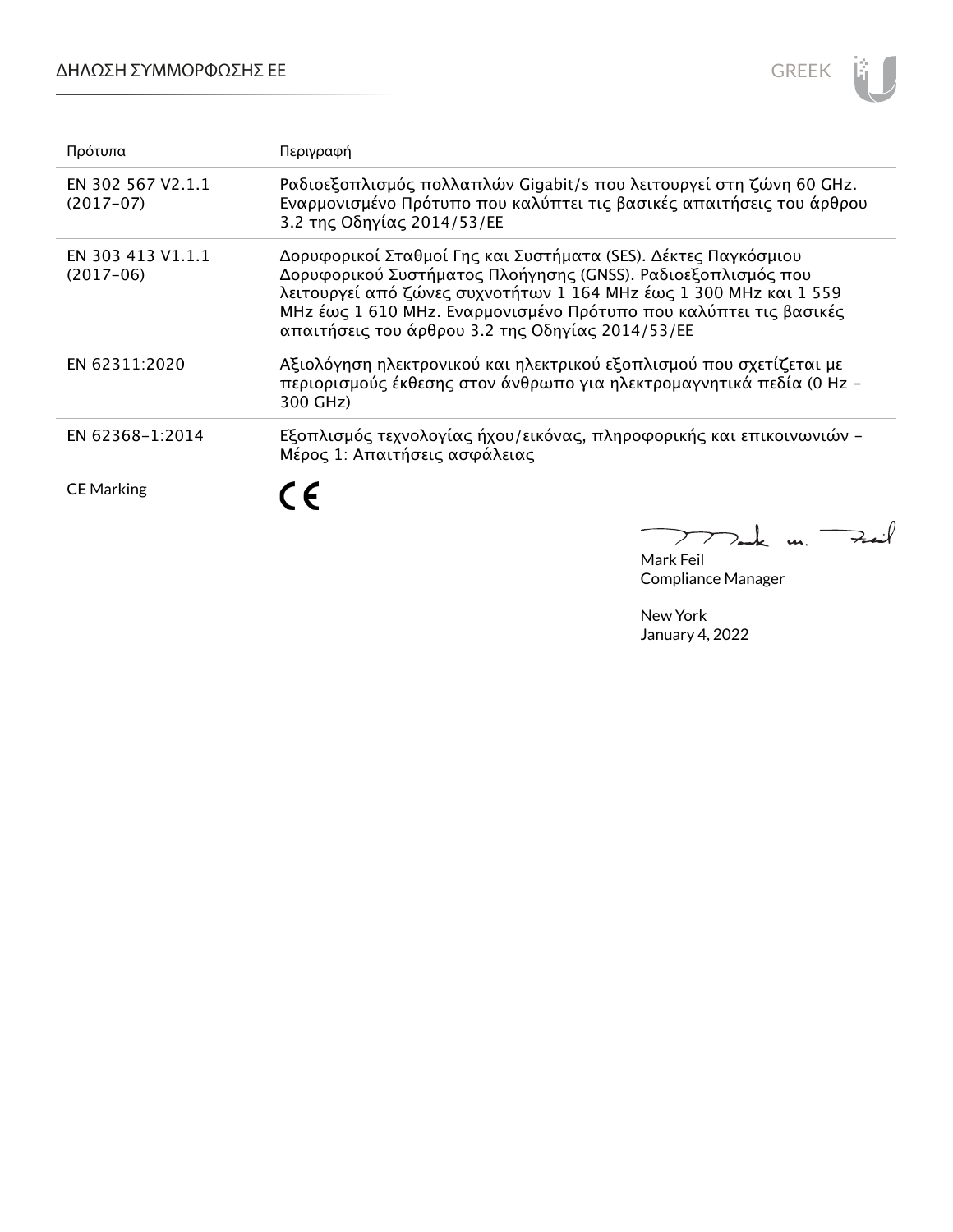Týmto prehlasuje, na našu výlučnú zodpovednosť, že **Building-to-Building Bridge XG**, model **UBB-XG**, ktorého sa toto vyhlásenie týka, je v súlade s ustanoveniami Smerníc

- Rádio 2014/53/EÚ Smernica o Rádiových Zariadeniach (RED)
- EMC -2014/30/EÚ Smernica o Elektromagnetickej Kompatibilite (EMCD)
- Bezpečnosť -2014/35/EÚ Smernica o Nízkom Napätí (LVD)
- Nebezpečné Materiály -2011/65/EÚ Obmedzenie Používania Určitých Nebezpečných Látok v Elektrických a Elektronických Zariadeniach (RoHS) s dodatkom (EÚ) 2015/863; 1907/2006 Registrácia, Hodnotenie, Autorizácia a Obmedzenie chemikálií (REACH)

Ďalšie informácie o REACH môžete nájsť na **ui.com/compliance**

Notifikovaný orgán (ak je to relevantné): Notifikovaný orgán TIMCO Engineering Inc. s číslom notifikovaného orgánu, 1177 certifikát EÚ skúšky typu: E1177-211261

Normy výrobkov, s ktorými sa deklaruje zhoda so smernicami Rady:

| Štandardy                           | <b>Popis</b>                                                                                                                                                                                                                                                                                                                                                                                                                                        |
|-------------------------------------|-----------------------------------------------------------------------------------------------------------------------------------------------------------------------------------------------------------------------------------------------------------------------------------------------------------------------------------------------------------------------------------------------------------------------------------------------------|
| EN 55032:2015                       | Elektromagnetická kompatibilita multimediálnych zariadení - emisné<br>požiadavky                                                                                                                                                                                                                                                                                                                                                                    |
| EN 55035:2017                       | Elektromagnetická kompatibilita multimediálnych zariadení - Požiadavky na<br>odolnosť                                                                                                                                                                                                                                                                                                                                                               |
| EN 301 489-1 V2.2.1<br>$(2019-03)$  | Elektromagnetická kompatibilita a záležitosti rádiového spektra (ERM). Norma<br>elektromagnetickej kompatibility (EMC) pre rádiové zariadenia a služby:<br>Spoločné technické požiadavky                                                                                                                                                                                                                                                            |
| EN 301 489-17 V3.2.2<br>$(2019-12)$ | Norma elektromagnetickej kompatibility (EMC) na rádiové zariadenia a služby.<br>17. časť: Osobitné podmienky pre širokopásmové systémy prenosu dát.<br>Harmonizovaná norma vzťahujúca sa na základné požiadavky článku 3.1 písm.<br>b) smernice $2014/53/EU$                                                                                                                                                                                        |
| EN 301 489-19 V2.2.0<br>$(2020-09)$ | Norma elektromagnetickej kompatibility (EMC) na rádiové zariadenia a<br>služby. 19. časť: Osobitné podmienky pre mobilné pozemské stanice (ROMES)<br>pracujúce len na príjem v pásme 1,5 GHz, ktoré poskytujú dátové komunikácie,<br>a prijímače GNSS pracujúce v pásme RNSS (ROGNSS), ktoré poskytujú údaje o<br>polohe, navigácii a časovaní. Harmonizovaná norma vzťahujúca sa na základné<br>požiadavky článku 3.1 písm. b) smernice 2014/53/EÚ |
| EN 300 328 V2.2.2<br>$(2019-07)$    | Širokopásmové prenosové systémy. Zariadenia na prenos údajov pracujúce<br>v pásme ISM 2,4 GHz a používajúce širokopásmové modulačné techniky.<br>Harmonizovaná norma vzťahujúca sa na základné požiadavky článku 3.2<br>smernice 2014/53/EÚ                                                                                                                                                                                                         |
| EN 301 893 V2.1.1<br>$(2017-05)$    | 5 GHz RLAN; harmonizovaná norma vzťahujúca sa na základné požiadavky<br>článku 3.2 smernice 2014/53/EÚ                                                                                                                                                                                                                                                                                                                                              |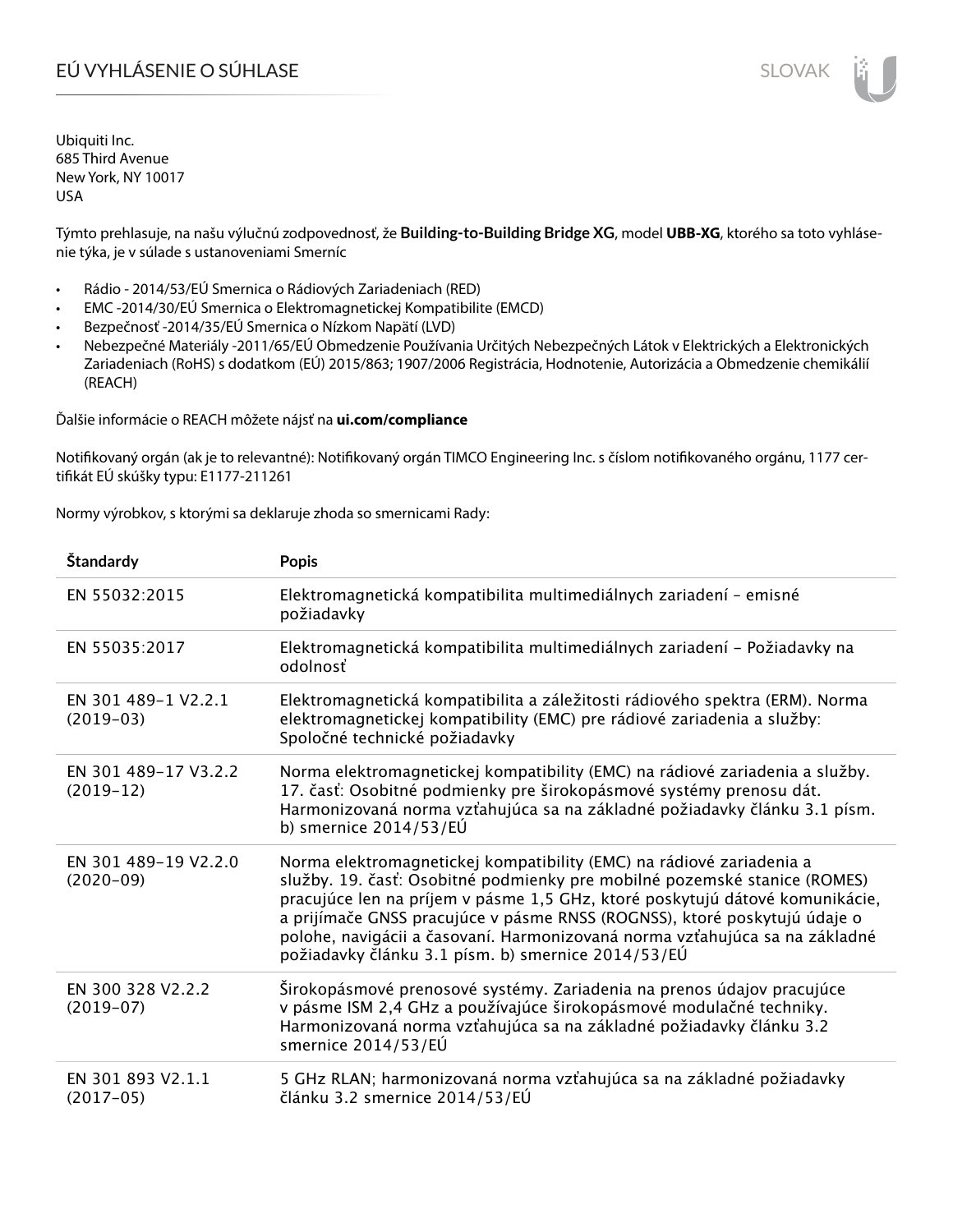# EÚ VYHLÁSENIE O SÚHLASE



| Štandardy                        | <b>Popis</b>                                                                                                                                                                                                                                                                                                    |
|----------------------------------|-----------------------------------------------------------------------------------------------------------------------------------------------------------------------------------------------------------------------------------------------------------------------------------------------------------------|
| EN 302 567 V2.1.1<br>$(2017-07)$ | Viacgigabitové/s rádiové zariadenia pracujúce v pásme 60 GHz -<br>Harmonizovaná norma vzťahujúca sa na základné požiadavky článku 3.2<br>smernice 2014/53/EÚ                                                                                                                                                    |
| EN 303 413 V1.1.1<br>$(2017-06)$ | Satelitné pozemské stanice a systémy (SES); prijímače globálneho navigačného<br>satelitného systému (GNSS); rádiové zariadenia používané vo frekvenčných<br>pásmach 1 164 MHz až 1 300 MHz a 1 559 MHz až 1 610 MHz; harmonizovaná<br>norma vzťahujúca sa na základné požiadavky článku 3.2 smernice 2014/53/EÚ |
| EN 62311:2020                    | Posudzovanie elektronických a elektrických zariadení v súvislosti s<br>obmedzeniami vystavenia ľudí elektromagnetickým poliam (0 Hz - 300 GHz)                                                                                                                                                                  |
| EN 62368-1:2014                  | Zariadenia audio/video, informačnej a komunikačnej technológie - časť 1:<br>Bezpečnostné požiadavky                                                                                                                                                                                                             |
| <b>CE Marking</b>                | $\epsilon$                                                                                                                                                                                                                                                                                                      |

m. Fail Σ

Mark Feil Compliance Manager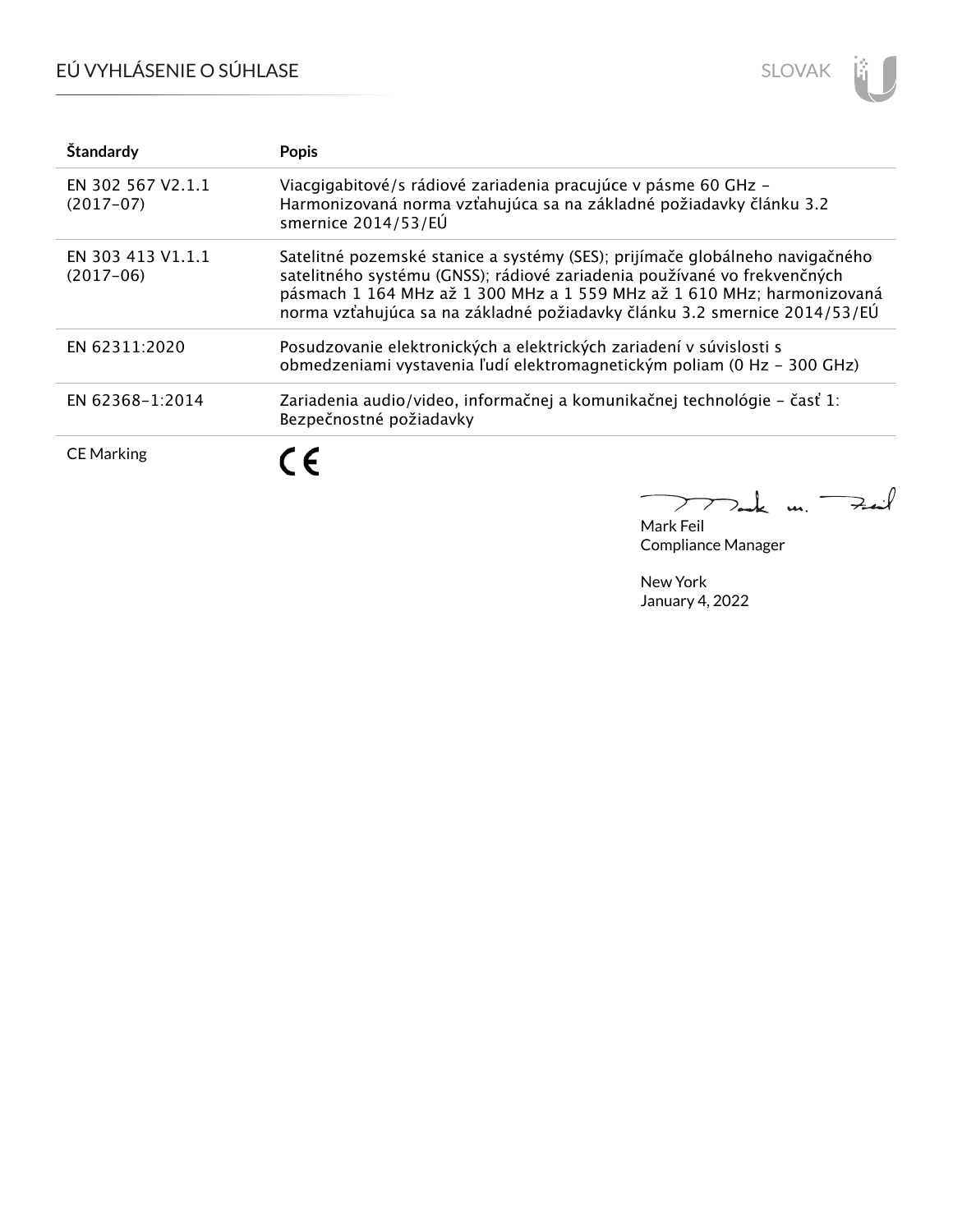## ES ATBILSTĪBAS DEKLARĀCIJA VALODAS ARĀ ATBILSTĪBAS DEKLARĀCIJA VALODAS ARĀ ATBILSTĪBAS DEKLARĀCIJA VALODAS ARĀ

Ubiquiti Inc. 685 Third Avenue New York, NY 10017 USA

Vienīgi uz savu atbildību deklarējam, ka iekārtas "**Building-to-Building Bridge XG**" modelis "**UBB-XG**", uz ko attiecas šī deklarācija, atbilst šādu direktīvu noteikumiem:

- radio 2014/53/ES Radioiekārtu direktīva (RED);
- elektromagnētiskā saderība 2014/30/ES Elektromagnētiskās saderības direktīva (EMCD);
- drošība 2014/35/ES Zemsprieguma direktīva (LVD);
- bīstami materiāli 2011/65/ES Atsevišķu bīstamu ķīmisko vielu izmantošanas ierobežojumi elektriskajās un elektroniskajās iekārtās (RoHS) ar grozījumu (ES) 2015/863; 1907/2006 Ķīmisko vielu reģistrēšana, novērtēšana, atļaušana un ierobežošana (REACH).

Papildinformāciju par REACH lūdzam skatīt tīmekļa vietnē **ui.com/compliance**

Pilnvarotā iestāde (ja piemērojams): pilnvarotā iestāde TIMCO Engineering Inc. ar paziņotās iestādes numuru, 1177 ES tipa pārbaudes sertifikāts: E1177-211261

Produktu standarti, kuriem ir deklarēta atbilstība Padomes direktīvām:

| <b>Standarti</b>                    | <b>Apraksts</b>                                                                                                                                                                                                                                                                                                                                                                                                                                                                                |
|-------------------------------------|------------------------------------------------------------------------------------------------------------------------------------------------------------------------------------------------------------------------------------------------------------------------------------------------------------------------------------------------------------------------------------------------------------------------------------------------------------------------------------------------|
| EN 55032:2015                       | Multivides iekārtu elektromagnētiskā saderība - Emisijai piemērojamās prasības                                                                                                                                                                                                                                                                                                                                                                                                                 |
| EN 55035:2017                       | Multivides iekārtu elektromagnētiskā saderība - Traucējumnoturības prasības                                                                                                                                                                                                                                                                                                                                                                                                                    |
| EN 301 489-1 V2.2.1<br>$(2019-03)$  | Elektromagnētiskā saderība un radiofrekvenču spektra jautājumi (ERM);<br>Elektromagnētiskās saderības (EMS) standarts radioiekārtām un dienestiem; 1.<br>daļa: Vispārējās tehniskās prasības                                                                                                                                                                                                                                                                                                   |
| EN 301 489-17 V3.2.2<br>$(2019-12)$ | Elektromagnētiskās saderības (EMS) standarts radioiekārtām un dienestiem;<br>17. daļa: Īpašie nosacījumi platjoslas datu pārraides sistēmām; Saskaņotais<br>standarts, kas atbilst Direktīvas 2014/53/ES 3. panta 1. punkta b) apakšpunkta<br>pamatprasībām                                                                                                                                                                                                                                    |
| EN 301 489-19 V2.2.0<br>$(2020-09)$ | Elektromagnētiskās saderības (EMS) standarts radioiekārtām un dienestiem;<br>19. daļa: Īpašie nosacījumi tikai uztverošajām mobilajām Zemes stacijām<br>(ROMES), kas nodrošina datu sakarus un darbojas 1,5 GHz frekvenču joslā, un<br>GNSS uztvērējiem, kas darbojas RNSS frekvenču joslā (ROGNSS) un nodrošina<br>pozicionēšanas, navigācijas un laika sinhronizācijas datus; Saskaņotais<br>standarts, kas atbilst Direktīvas 2014/53/ES 3. panta 1. punkta b) apakšpunkta<br>pamatprasībām |
| EN 300 328 V2.2.2<br>$(2019-07)$    | Platjoslas pārraides sistēmas; Datu pārraides iekārtas, kas darbojas 2,4 GHz<br>ISM joslā un izmanto platjoslas modulācijas paņēmienus; Saskaņotais standarts,<br>kas atbilst Direktīvas 2014/53/ES 3. panta 2. punkta pamatprasībām                                                                                                                                                                                                                                                           |
| EN 301 893 V2.1.1<br>$(2017-05)$    | 5 GHz RLAN; Saskaņotais standarts, kas atbilst Direktīvas 2014/53/ES 3. panta<br>2. punkta pamatprasībām                                                                                                                                                                                                                                                                                                                                                                                       |
| EN 302 567 V2.1.1<br>$(2017-07)$    | Radioiekārtas ar vairāku gigabitu ātrumu, kas darbojas 60 GHz frekvenču joslā;<br>Saskaņotais standarts, kas atbilst Direktīvas 2014/53/ES 3. panta 2. punkta<br>pamatprasībām                                                                                                                                                                                                                                                                                                                 |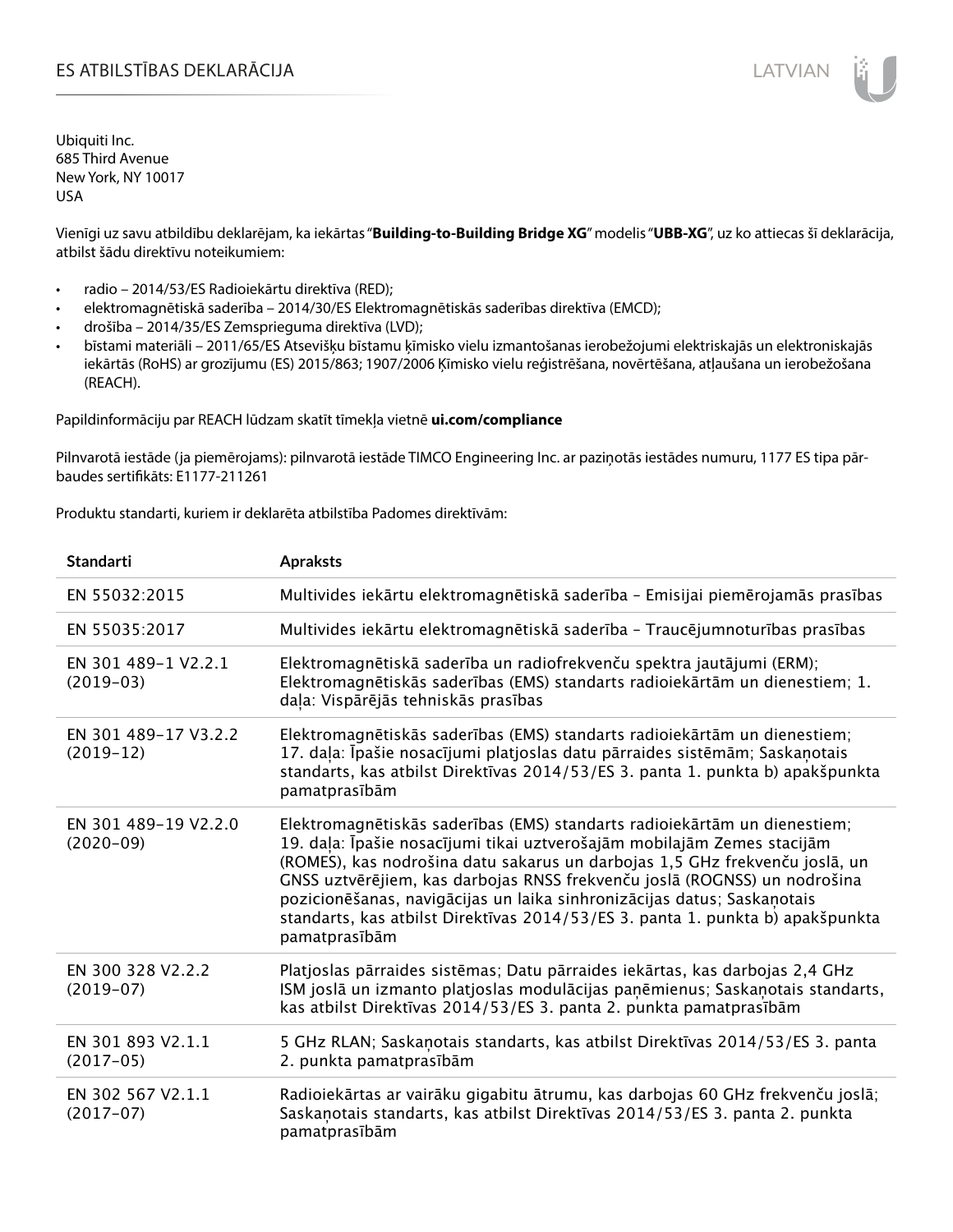# ES ATBILSTĪBAS DEKLARĀCIJA



| <b>Standarti</b>                 | <b>Apraksts</b>                                                                                                                                                                                                                                                                                                 |
|----------------------------------|-----------------------------------------------------------------------------------------------------------------------------------------------------------------------------------------------------------------------------------------------------------------------------------------------------------------|
| EN 303 413 V1.1.1<br>$(2017-06)$ | Satelītu Zemes stacijas un sistēmas (SES); Globālās navigācijas satelītu sistēmas<br>(GNSS) uztvērēji; Radioiekārtas, kas darbojas no 1 164 MHz līdz 1 300 MHz<br>un no 1 559 MHz līdz 1 610 MHz frekvenču joslās; Saskaņotais standarts, kas<br>atbilst Direktīvas 2014/53/ES 3. panta 2. punkta pamatprasībām |
| EN 62311:2020                    | Elektronisko un elektrisko iekārtu novērtēšana attiecībā uz ierobežojumiem 0<br>Hz-300 GHz elektromagnētisko lauku iedarbībai uz cilvēkiem                                                                                                                                                                      |
| EN 62368-1:2014                  | Audio/video, informācijas un komunikācijas tehnoloģiju aprīkojums - 1. daļa:<br>Drošības prasības                                                                                                                                                                                                               |
| <b>CE Marking</b>                | C E                                                                                                                                                                                                                                                                                                             |

كمنعة  $\frac{1}{2}$  $\geq$ 

Mark Feil Compliance Manager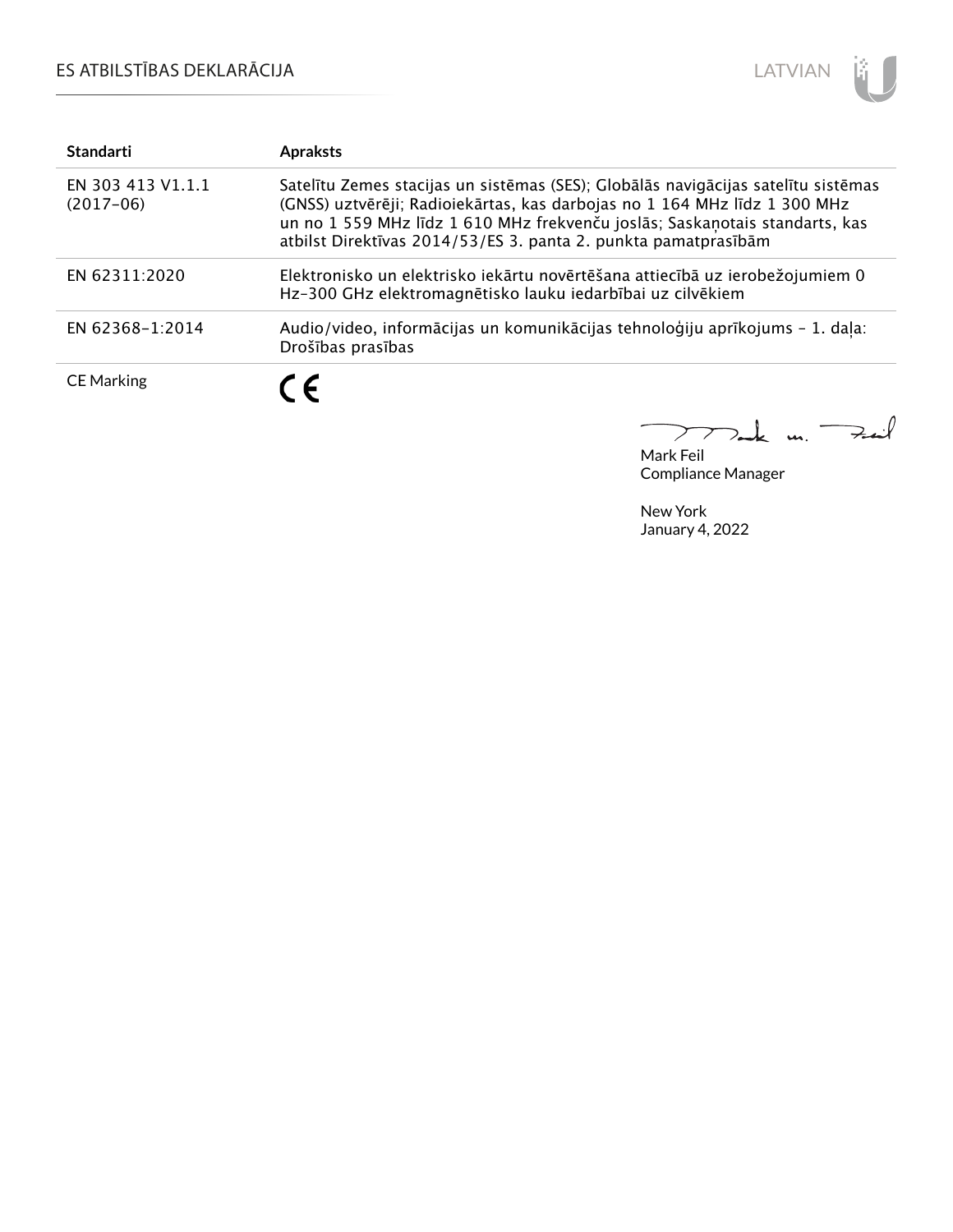Šiuo pareiškimu prisiimdami visą atsakomybe pareiškia, kad "**Building-to-Building Bridge XG**", UBB-XG modelis, su kuriuo susijusi ši deklaracija, atitinka direktyvų nuostatas

- Radijo 2014/53/EU Radijo įrangos direktyva (RĮD)
- ESD -2014/30/EU Elektromagnetinio suderinamumo direktyva (ESD)
- Sauga -2014/35/EU Žemos įtampos direktyva (LVD)
- Kenksmingos medžiagos -2011/65/EU Tam tikrų pavojingų medžiagų naudojimo elektros ir elektroninėje įrangoje apribojimas (RoHS) pakeitimas (EU) 2015/863; 1907/2006 Registracija, Vertinimas, Cheminių medžiagų leidimas ir apribojmas (RVACH)

Dėl papildomos informacijos apie RVACH, kreipkitės į **ui.com/compliance**

Notifikuotoji įstaiga (jei taikoma): Notifikuotoji įstaiga TIMCO Engineering Inc. su notifikuotosios įstaigos numeriu, 1177 ES tipo tyrimo sertifikatas: E1177-211261

Gaminių standartai, kuriems deklaruojama atitiktis Tarybos direktyvoms:

| Standartai                          | Apibūdinimas                                                                                                                                                                                                                                                                                                                                                                                                                                                                         |
|-------------------------------------|--------------------------------------------------------------------------------------------------------------------------------------------------------------------------------------------------------------------------------------------------------------------------------------------------------------------------------------------------------------------------------------------------------------------------------------------------------------------------------------|
| EN 55032:2015                       | Multimedijos elektromagentinis suderinamumas - spinduliuotės reikalavimai                                                                                                                                                                                                                                                                                                                                                                                                            |
| EN 55035:2017                       | Multimedijos elektromagnetinis suderinamumas - spinduliuotės reikalavimai                                                                                                                                                                                                                                                                                                                                                                                                            |
| EN 301 489-1 V2.2.1<br>$(2019-03)$  | Elektromagnetinis suderinamumas ir radijo spektro dalykai (ERM); Radijo ryšio<br>jrangos ir paslaugų elektromagnetinio suderinamumo (EMS) standartas. 1 dalis.<br>Bendrieji techniniai reikalavimai                                                                                                                                                                                                                                                                                  |
| EN 301 489-17 V3.2.2<br>$(2019-12)$ | Radijo ryšio įrangos ir mobiliojo ryšio elektromagnetinio suderinamumo (EMS)<br>standartas. 4 dalis. Fiksuotųjų radijo ryšių ir pagalbinės įrangos specialiosios<br>salygos; suderintas standartas, apimantis esminius Direktyvos 2014/53 / ES 3<br>straipsnio 1 dalies b punkto reikalavimus                                                                                                                                                                                        |
| EN 301 489-19 V2.2.0<br>$(2020-09)$ | Radijo ryšio įrangos ir mobiliojo ryšio elektromagnetinio suderinamumo (EMS)<br>standartas. 19 dalis: Specialiosios sąlygos priimti tik 1,5 GHz dažnių juostoje<br>veikiančias judriąsias žemės stotis (ROMES), teikiančias duomenų ryšį, ir GNSS<br>imtuvus, veikiančius RNSS juostoje (ROGNSS), teikiančius padėties nustatymo,<br>navigacijos ir laiko duomenis; suderintas standartas, apimantis esminius<br>Direktyvos 2014/53 / ES 3 straipsnio 1 dalies b punkto reikalavimus |
| EN 300 328 V2.2.2<br>$(2019-07)$    | Plačiajuosčio ryšio sistemos; Duomenų perdavimo įranga, veikianti 2,4 GHz<br>ISM juostoje ir naudojanti plačiajuosčio ryšio moduliacijos metodus; suderintas<br>standartas, apimantis esminius Direktyvos 2014/53 / ES 3 straipsnio 2 dalies<br>reikalavimus                                                                                                                                                                                                                         |
| EN 301 893 V2.1.1<br>$(2017-05)$    | 5 GHz RLAN; Suderintas standartas, apimantis esminius Direktyvos 2014/53 /<br>ES 3 straipsnio 2 dalies reikalavimus                                                                                                                                                                                                                                                                                                                                                                  |
| EN 302 567 V2.1.1<br>$(2017-07)$    | Kelių gigabitų radijo ryšio įranga, veikianti 60 GHz dažnių juostoje; Suderintas<br>standartas, apimantis esminius Direktyvos 2014/53 / ES 3 straipsnio 2 dalies<br>reikalavimus                                                                                                                                                                                                                                                                                                     |